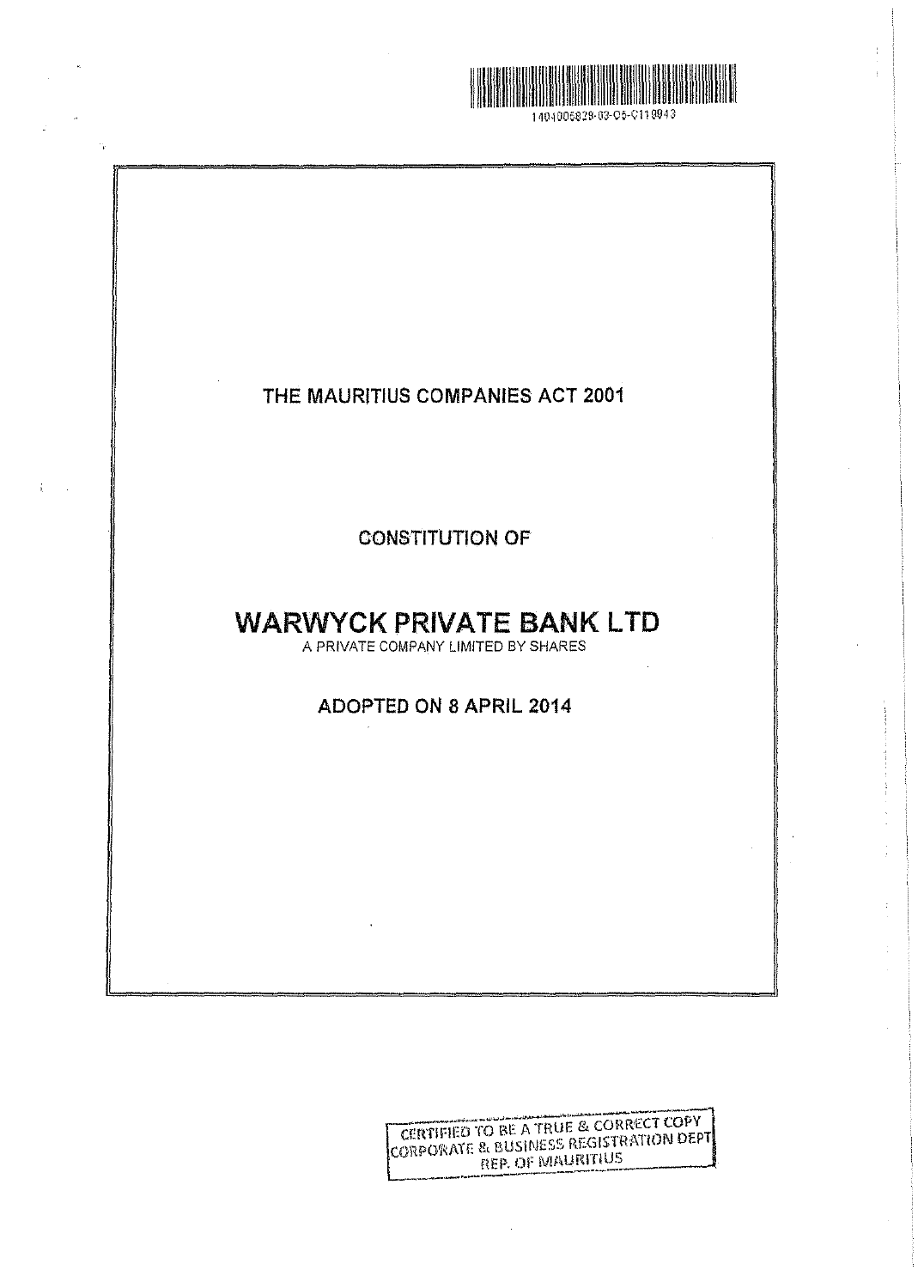$\label{eq:1} \frac{1}{\sqrt{2\pi}}\int_{0}^{\pi} \frac{d\mu}{\sqrt{2\pi}}\,d\mu$  and  $\sim 10^{-1}$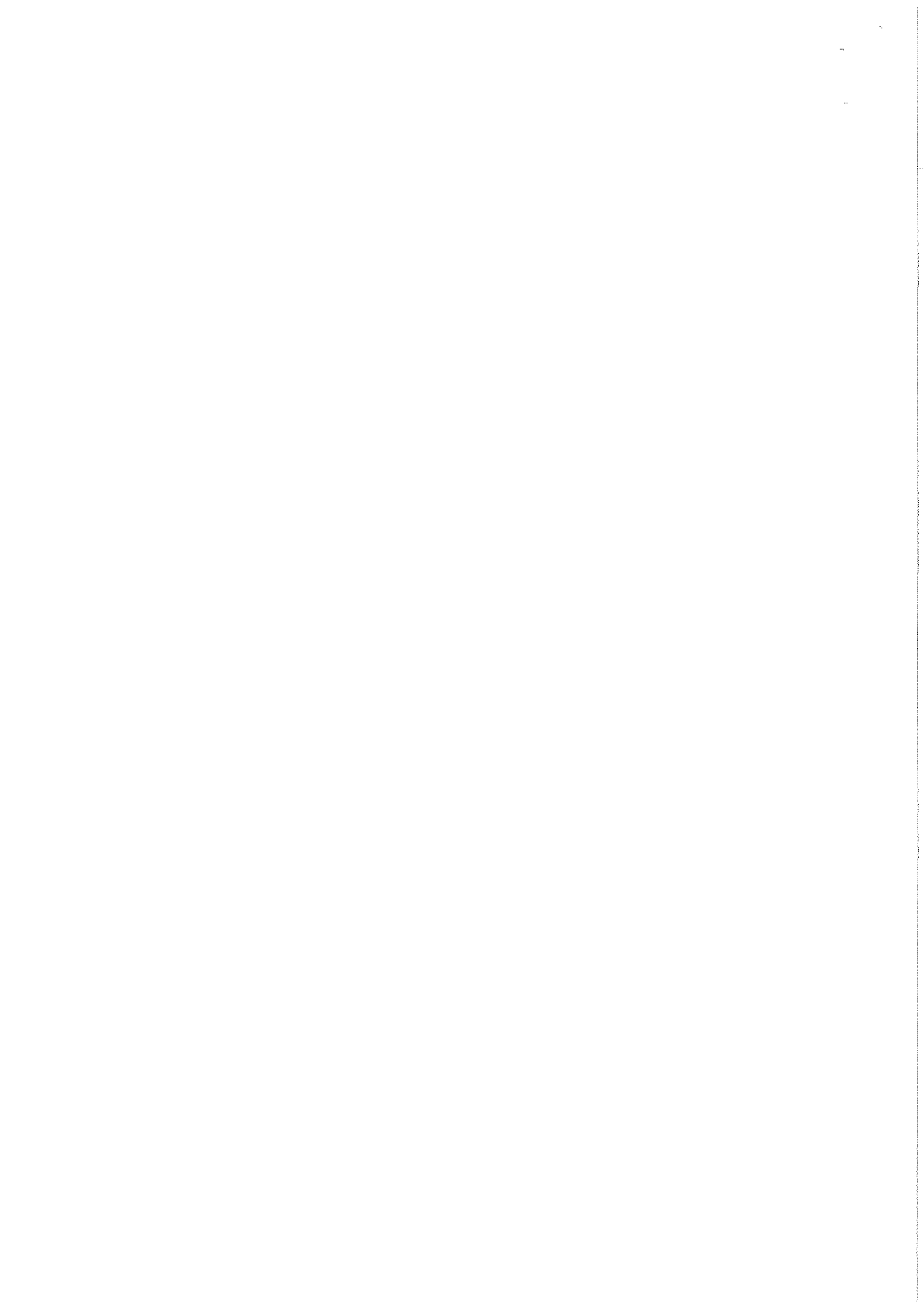## **CONSTITUTION**

## **OF WARWYCK PRIVATE BANK LTD**

\*\*\*\*\*\*\*\*\*\*\*

#### **INTERPRETATION**

In this constitution, unless contrary to the context, words importing the singular include the plural and vice versa, and the words importing one gender include the other gender, and a reference to a person includes any firm, company or other body corporate, and the following words and expressions shall have the following meanings, unless excluded by the subject or context namely:

- (a) "The Banking Act" means the the Banking Act 2004 and any statutory modification or addition or re-enactment thereof for the time being In force;
- (b) "The Board" means the Board of Directors for the time being of the Company;
- (c) "The Company" or "This Company" means Warwyck Private Bank Ltd;
- (d) "The Companies Act" means Companies Act 2001 and any statutory modification or addition or re-enactment thereof for the time being in force;
- (e) "Constitution" means this Constitution as originally framed or as amended from time to time;
- (f) "Directors' means the Directors of the Company for the time being , or, as the case may be, the Directors assembled as a Board or as a committee of the Board and includes any person occupying the position of director by whatever name called, including an alternate Director;
- (g) "Law" mean the laws of Mauritius, including any Act, Regulation, Rule, Proclamation, Order or revised edition for the time being in force and applying to the Company;
- (h) "Manager" means the Manager for the time being of "The Company";
- (i) "Month" means a calendar month;
- (j) "Registrar" means the Registrar of Companies;
- (k) "The secretary" means any person, form or association appointed by the Directors to perform any of the duties of the secretary of The Company;

CERTIFICO STELLA DI MECHANICO CON CORPORATE & BUSINERS BEGISTRATION DU REP. OF MAURITIUS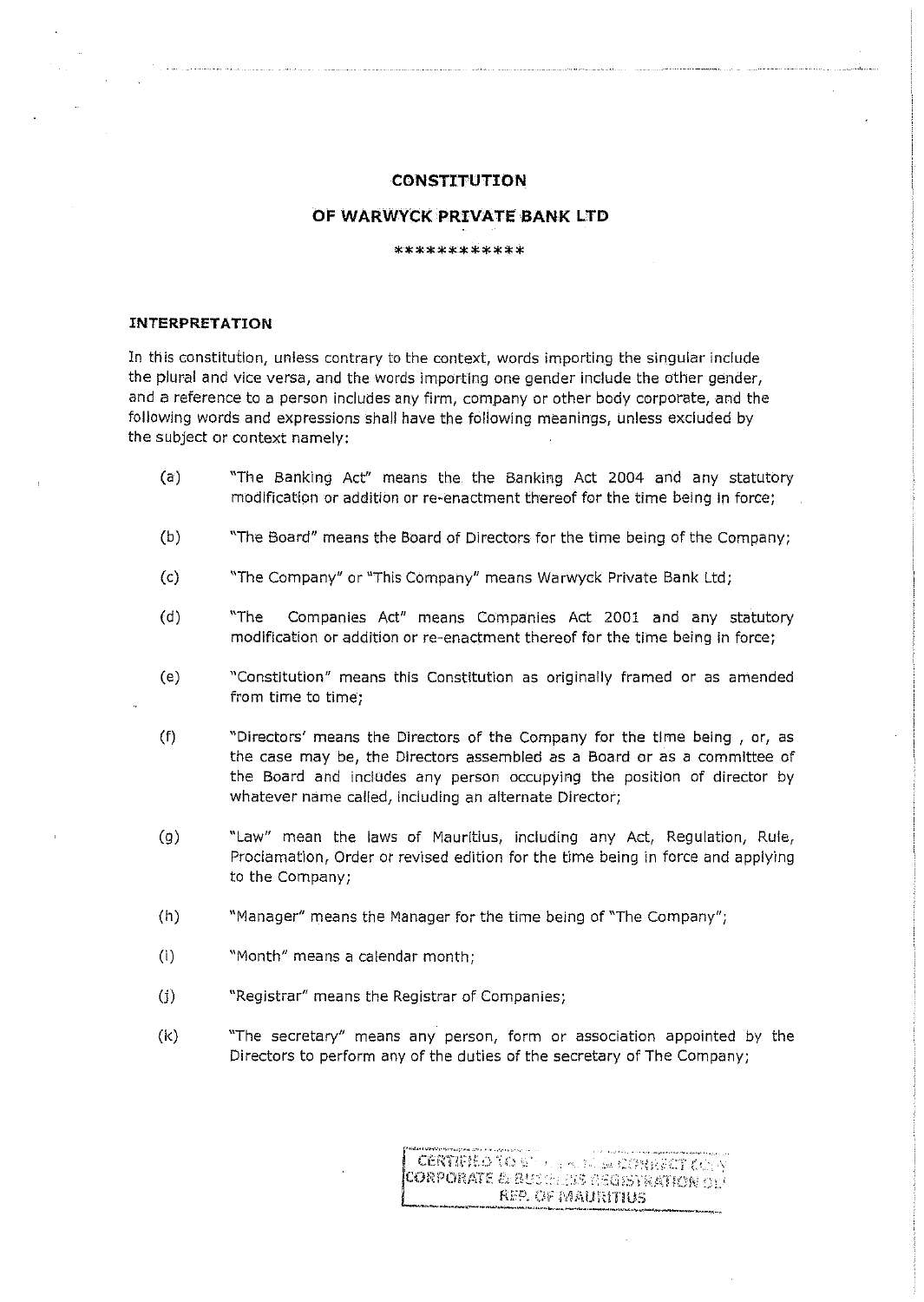(I) "Year" means a calendar year

## **Clause 1 -CONSTITUTION AND THE COMPANIES ACT**

The provisions of the Companies Act 2001 (hereinafter referred as "The Act") are Restricted, limited, modified, adopted and extended by this Constitution as hereinafter provided.

#### **Clause 2- NAME**

#### **2.1. -Name of company**

The name of The Company is **Warwyck Private Bank Ltd.** 

#### **2.2. -Change of name**

An application to change the name of The Company may be made by a Director of The Company only if the application has been approved by special resolution of the shareholders.

## **Clause 3 - DURATION, CAPACITY, OBJECT AND TYPE OF COMPANY**

#### **3.1.- Duration**

The duration of The Company is unlimited.

#### **3.2.- Type**

The Company is a private company limited by shares.

#### **3.3. - Object**

The Company shall operate as a Banking Institution and shall be governed by the Banking Laws of the Republic of Mauritius.

## 3.4. - **Capacity**

Subject to The Act, the Banking Act and any other enactment The Company shall have full capacity to carry on or undertake any business or activity, do any act, enter into any transaction both within and outside Mauritius.

#### **3.5. - Rights, powers and privileges**

For the purposes of Clause 3.3 above and subject to The Act, the Banking Act and any other enactment, The Company shall have full rights, power and privileges.

> CERTIFIED TO BE A TRUE & CORRECT COPY **CORPORATE & BUSINESS REGISTRATION DEPT REP. OF MAURITIUS**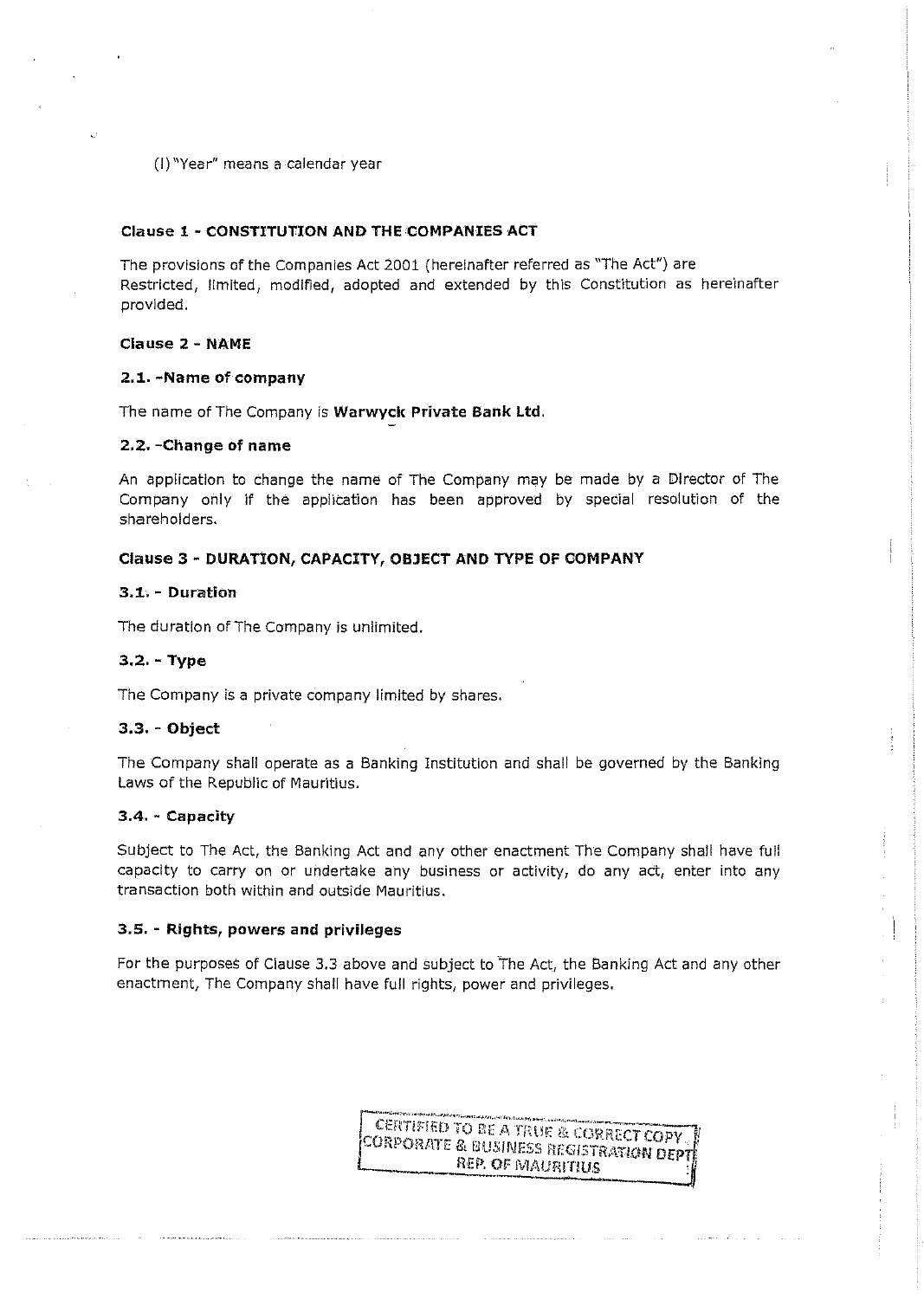#### **Clause 4 - POWERS OF SHAREHOLDERS**

#### **4.1. - Ordinary Resolution**

Except as required by the Act or by this Constitution all powers reserved to shareholders may be exercised by an ordinary resolution.

#### **4.2. - Special Resolution**

A special resolution means a resolution approved by a majority of 75 per cent of the votes of those shareholders entitled to vote and voting on the question.

## **Clause 5 - SHARES**

#### **5.1. - Existing shares**

5.1.1. The Company has as at the date of adoption of this constitution as the constitution of The Company a stated capital of MUR 300 .and of USD 10,000,000 made up of ordinary shares of no par value, each having the rights set out in Clause 5.2 below.

#### **5.2. - Rights of existing shares**

- 5.2 1. Each of the shares in Clause 5.1.1 above confers upon Its holders the rights set out in section 46(2) of The Act together with any other rights conferred by this Constitution.
- 5.2.2. The rights conferred to a share by section 46(2) of The Act are the following :
	- 5.2.2.1. the rights to one vote poll on at a meeting of The Company on any resolution;
	- 5.2.2.2. the right to an equal share in dividends authorized by The Board of The Company; and
	- 5.2.2.3 the right to an equal share in the distribution of surplus assets of The company.-

#### **5.3. - Variation of class rights**

If at any time the stated capital of The Company is divided into different classes of shares, The Company, in compliance with the provisions of section 114 of The Act, shall not take any action which varies of the rights attached to a class of shares unless the variation is approved by a special resolution, passed at a separate meeting of the shareholders of that class or by consent in writing of the holders of seventy-five percent (75%) of the shares of the said class. To any such meeting, all the provisions of this Constitution relative to meetings of shareholders shall apply "mutadis mutandis" provided however that the necessary quorum shall be holders of at least one third of the Issued shares of the class concerned (but so that if, at any adjourned meeting of such holders, a quorum is not present, those shareholders who are present shall constitute a quorum),

> CERTIFICATION A NOTE CARRET COM CENTER DE MARIN RESERVATION DE **ATE OF MALINITIES**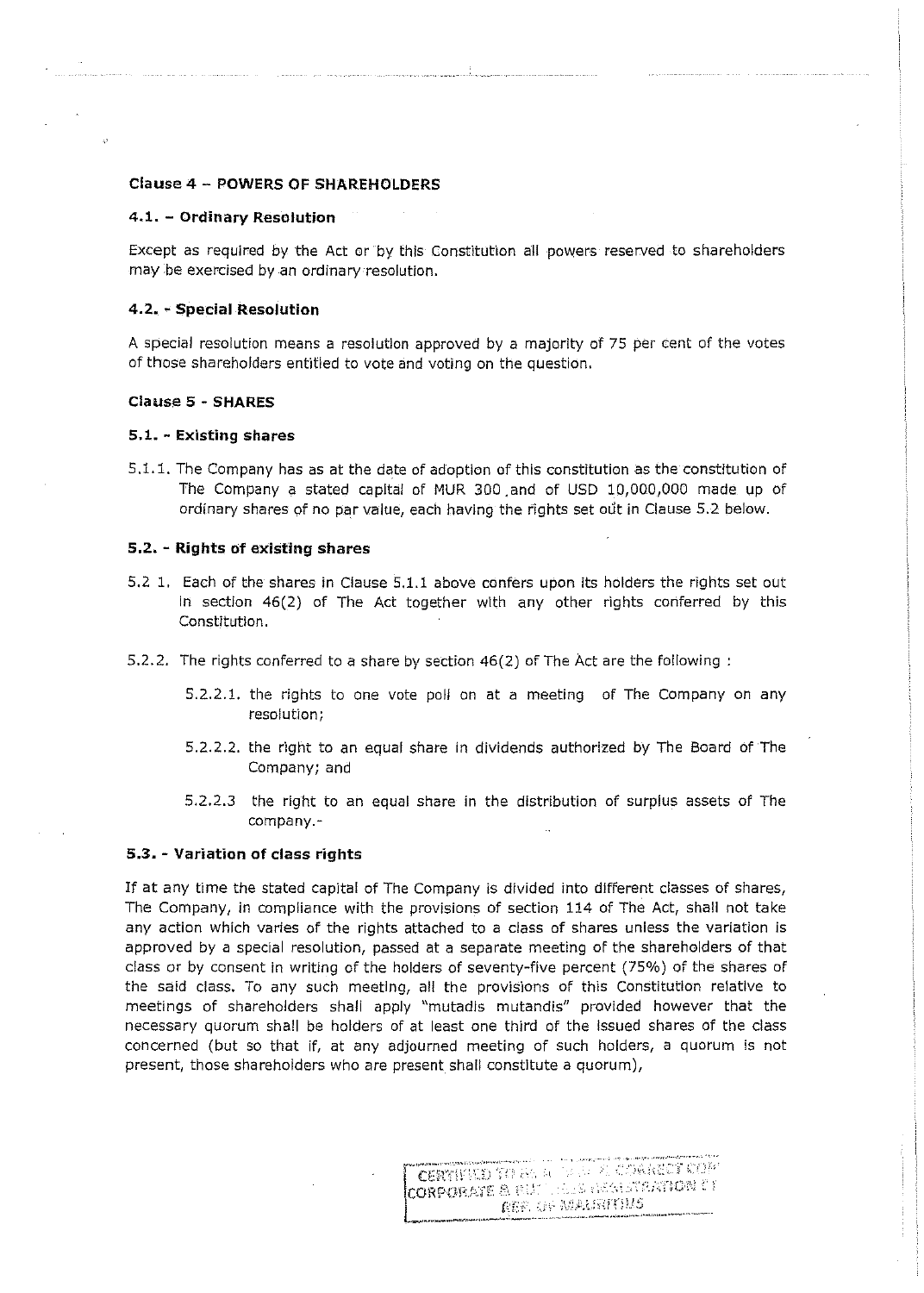## **5.4. - Shares registers**

The Company shall maintain:-

- a) A share register which shall record the shares issued by The Company; and
- b) A register of substantial shareholders,

The said registers shall moreover state the particulars specified in section 91(3) of The Act in respect of every share held by a shareholder or in which directly or indirectly he has an interest.-

## **5.5. - Trust not to be registered or recognised**

No notice of a trust, whether express, implied or constructive, may be entered on the share register.

#### **Clause 6 - REDEEMABLE SHARES**

Where such issue has been approved by an ordinary resolution of the shareholders The Board may issue shares which are redeemable-

- a) at the option of The Company; or
- b) at the option of the holder of the share; or
- c) at a specified date;

for a consideration that is-

- d) specified; or
- e) to be calculated by reference to a formula; or
- f) required to be fixed by a suitably qualified person who is not associated with or interested in The Company

## **Clause 7- ISSUING OF FURTHER SHARES**

## **7 .1. -Issuing of shares**

The board shall issue further shares and/or classes of shares in The Company at any time and in such numbers as the Board thinks fit.

## **7.2. -Fractional shares**

Subject to this Constitution, the Board may, with the approval of an ordinary resolution, issue fractions of shares which shall have corresponding fractional liabilities, limitations, preferences, privileges, qualification, restrictions, rights and other attributes as those which relate to the whole share of the same class or series of shares.

> CERTIFIED TO DE A TRUE A COARGCT COPY CORPORATE & BUSINESS REGISTRATION DEPT REP. OF MAURITIUS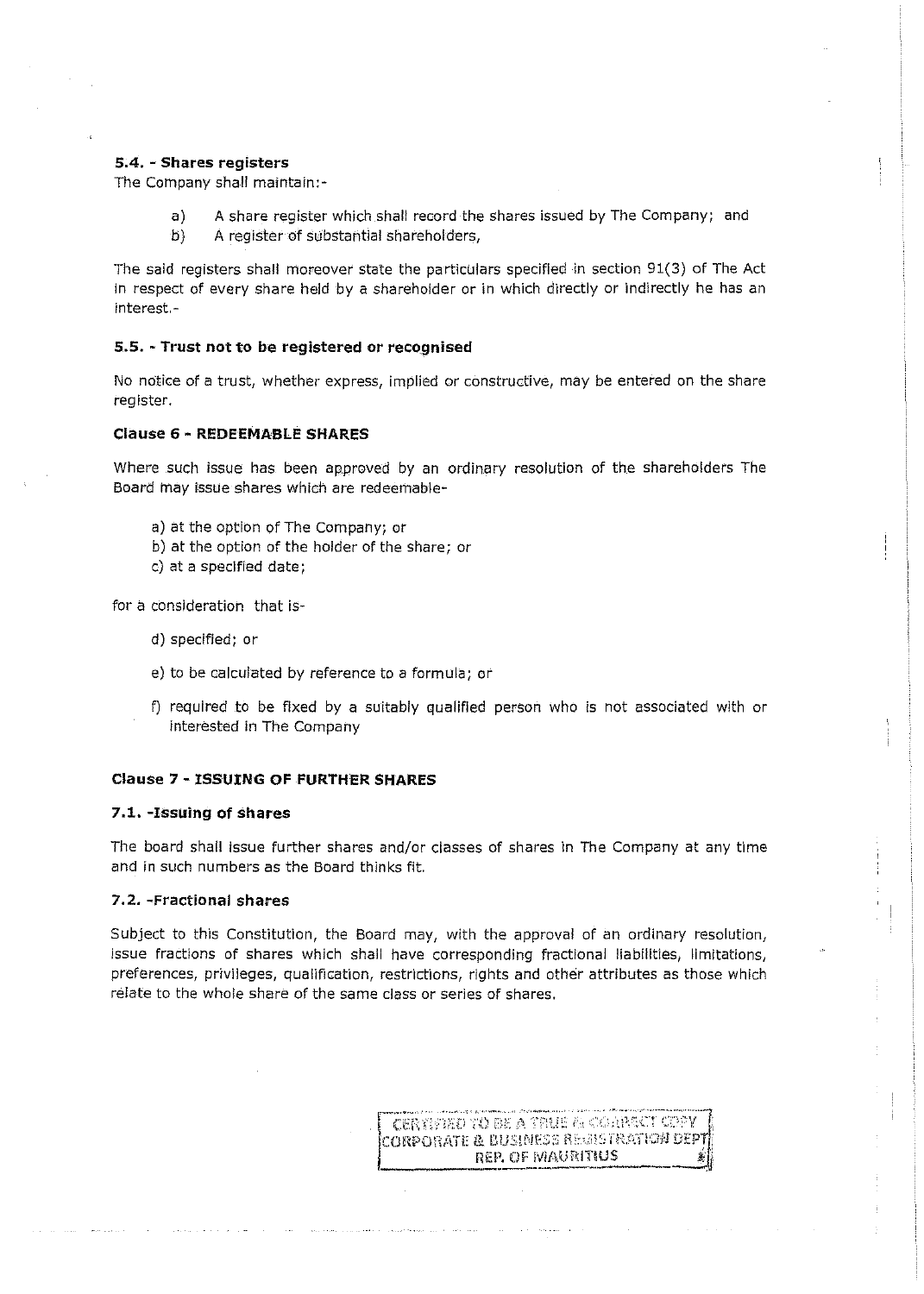## **Clause 8- PRE-EMPTIVE RIGHTS**

#### **8.1. -Pre-emptive rights on issue of shares**

Shares issued or proposed to be issued by The Company that rank or would rank as to voting or distributing rights or both, equally with or prior to shares already issued by The Company shall, unless otherwise provided under clause 7.1. above, be offered, by notice in writing , to the holders of shares already issued in a manner which, if the offer were accepted, will maintain the relative voting and distribution rights of those shareholders in accordance with provisions of Section 55(1) of The Act.

## **8.2. -Time limit for acceptance**

An offer under Clause 8-1 shall remain open for acceptance for a reasonable time, which shall not be less than fourteen days.

## **8.3.- Disposal of unwanted new shares**

New shares offered to shareholders pursuant to Clause 8.1 above and not accepted within the prescribed time or In respect of which an intimation Is received from the person to whom the offer is made declining such offer may be disposed of by The Board in such manner as it thinks most beneficial to The Company .

## **Clause 9 - CALLS ON SHARES**

## **9.1.- Board may make calls**

The Board may from time to time make such calls as it thinks fit upon the shareholders in respect of any moneys unpaid on their shares and, by the conditions of issue thereof, not made payable at a fixed time or times, and each shareholder shall, subject to receiving at least fourteen days written notice specifying the time or times and place of payment, pay to The Company at the time or times and place so specified the amount called. A call may be revoked or postponed as The Board may determine.

## **9.2. -Timing of calls**

A calls may be made payable at such times and In such amount as The Board may decide.

#### **9.3. - Liability of joint holders**

The joint holders of a share shall be jointly and severally liable to pay all calls In respect thereof.

## **9.4. -Charity Fund**

If a sum called in respect of a share is not paid before or at the time appointed for payment thereof, the person from whom the sum is due shall pay such additional amount as may be agreed with The Board in a "charity fund" established by The Company.

> CERTIFIED TO BEEN ALL REMOTERED COPY CERTIFIED TO BE A CHARGE CALIFORNIERT REP. OF WALKITIUS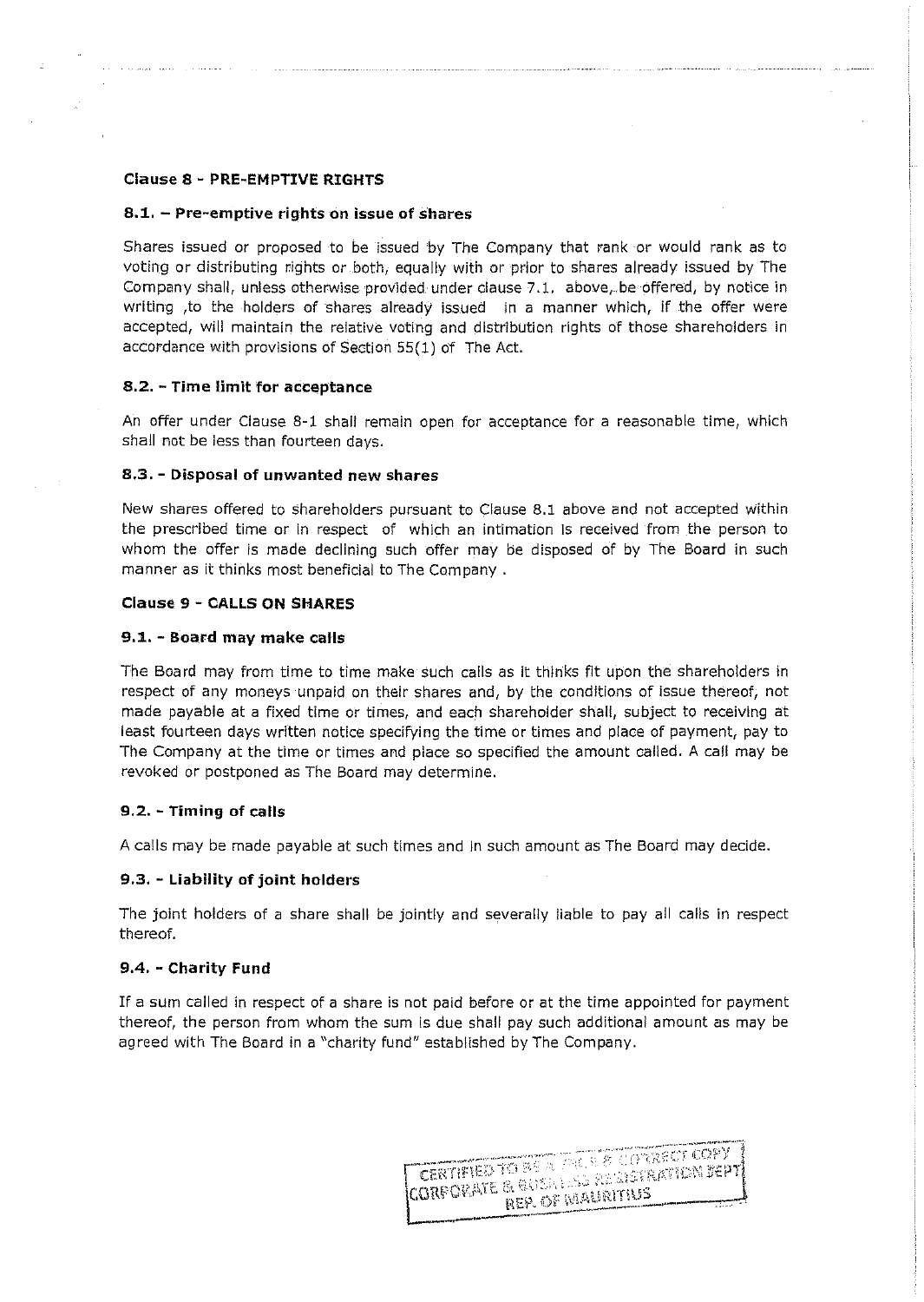#### **9.5. - Instalments**

Any sum which, by the terms of issue of a share becomes payable on issue or at any fixed time, shall for .all purposes be deemed to be a call duly made and payable at the time at which by the terms of issue the same become payable, and in case of non-payment all the relevant provisions of this Constitution relating to payment in a charity fund, forfeiture or otherwise shall apply as if the sum had become payable by virtue of a call duly made and notified.

## **9.6.- Differentiation as to amounts**

The Board may, on the issue of shares, differentiate between the holders as to the amount of calls to be paid and the times of payment.

## **Clause 10- LIEN AND FORFEITURE**

## **10.1. - Lien or privilege in favour of The Company**

 $\tau \rightarrow \infty$ 

Notwithstanding any other enactment, The Company shall be entitled to a privilege or lien, independently of and Without the necessity for inscription, in priority to any other claim, over every issued share or the proceeds of the sale thereof, not being a fully paid up share, and over any diVidend payable on the share, for all money due by the holder of that share to The Company whether by way of money called or payable at a fixed time in respect of that share.

## **10.2. •Sale on exercise of lien**

- 10.2.1. Subject to this paragraph, The Company may sell, in such manner as The Board thinks fit, any shares on which The Company has a lien or privilege. No sale may be made until:-
	- 10.2.1.1. a sum in respect of which the lien or privilege exists is due and payable.
	- 10.2.1.2. a notice in writing stating and demanding payment of the amount due and payable (in respect of which the lien or privilege exists)has been given to the current registered holder of the share (or the person entitled to that share by reason of the registered holder's death or bankruptcy); and
	- 10.2.1.3. fourteen (14) days have expired since the giving of that notice.
- 10.2.2. The net proceeds of the sale of any shares sold for the purpose of enforcing a lien or privilege shall be applied in or towards satisfaction of any unpaid calls, instalments or any other money in respect of which the lien or privilege existed. The residue, if any, shall be paid to the former holder of the shares.
- 10.2.3. For giving effect to any sale enforcing a lien or privilege in purported exercise of the powers given in this Constitution, The Board may authorise some person to transfer

CERTIFICO TO BE A TRUE O CURRELT COPY |CORPORATE & BUSINESS REGISTRATION DEP rep. of mauritius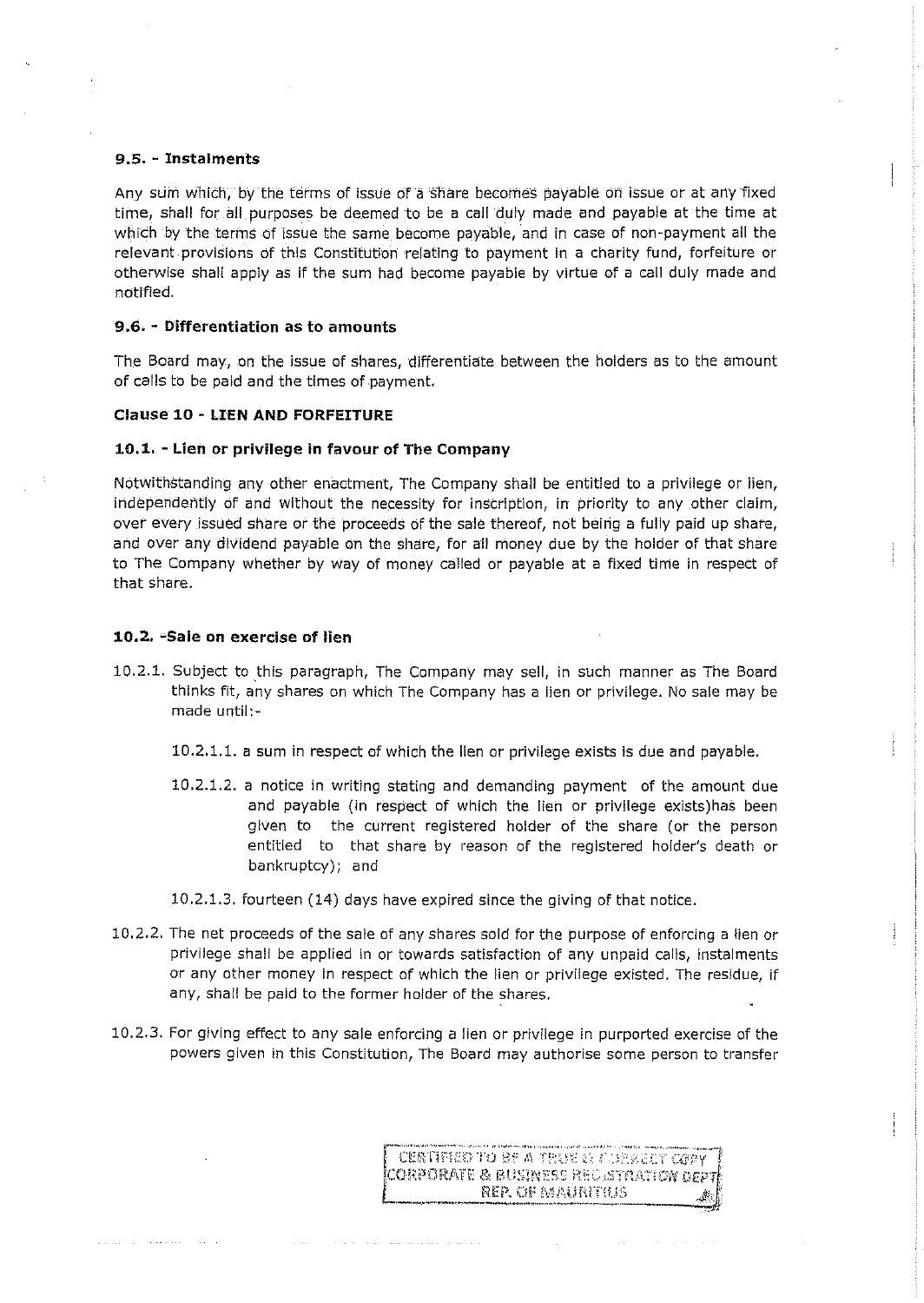the shares sold to the purchaser. The purchaser Will be registered as the holder of the shares comprised in the transfer and will not be bound to see to the application of the purchase money, nor will the purchaser's titled to the shares be affected by any Irregularity or invalidity in the proceedings in reference to the sale. The remedy of any person aggrieved by the sale will be in damages only and against The Company exclusively. If the certificate for the shares is not delivered up to The Company, The Board may issue a new certificate distinguishing it as the The Board thinks fit from the certificate not delivered up.

#### **10.3 .. - Notice of default**

If any person liable therefore fails to pay any call or any instalment thereof at the time appointed for payment thereof, The Board may at any time thereafter serve written notice on such person requiring payment of the moneys unpaid together with any amount due to the charity fund pursuant to this Constitution,

## **10.4. - Final payment date**

The notice shall fix a further day (not earlier than the expiry of fourteen days from the date of service of the notice) on or before which the payment required by the notice is to be made, and shall state that in the event of non- payment, on or before the time appointed, the shares in respect of which the amount was owing will be liable to be forfeited.

#### **10.5, -Forfeiture**

- 10.5.1 Where· the requirements of any such notice are not complied with, any share in respect of which the notice has been given may, by a resolution of Board to that effect, be forfeited at any time, before the required payment has been made. Such forfeiture shall include all dividends and bonuses declared In respect of the forfeited share and not actually paid before the forfeiture.
- 10.5.2 When any share shall have been so forfeited, notice of the forfeiture shall be given to the holder of the share, or the person entitled to the share by transmission and an entry of the forfeiture, with the date thereof, shall forthwith be made in the Register but no forfeiture shall invalidated by any failure to give such notice or make such entry as a foresaid.

#### **10.6. -Sale of forfeited shares**

A forfeited shares may be sold or otherwise disposed of on such terms and In such manner as The Board thinks fit and, the forfeiture may be cancelled on such terms as The Board thinks fit, at any time before a sale or disposition. If any forfeited share is sold within twelve months of the date of forfeiture, the residue, if any of the proceeds of sale after payment of all costs and expenses of such sales or attempted sale and of all moneys owing in respect of the forfeited share and any amount due to the charity fund for late payment thereon shall be paid to the owner of the forfeited share or to his executors, administrators or assigns.

> CHANGED THE CONSTRUCTION i certified to be a line de distration dep<br>Corporate & Busine de dealetration dep **REP. OF MAURITIUS**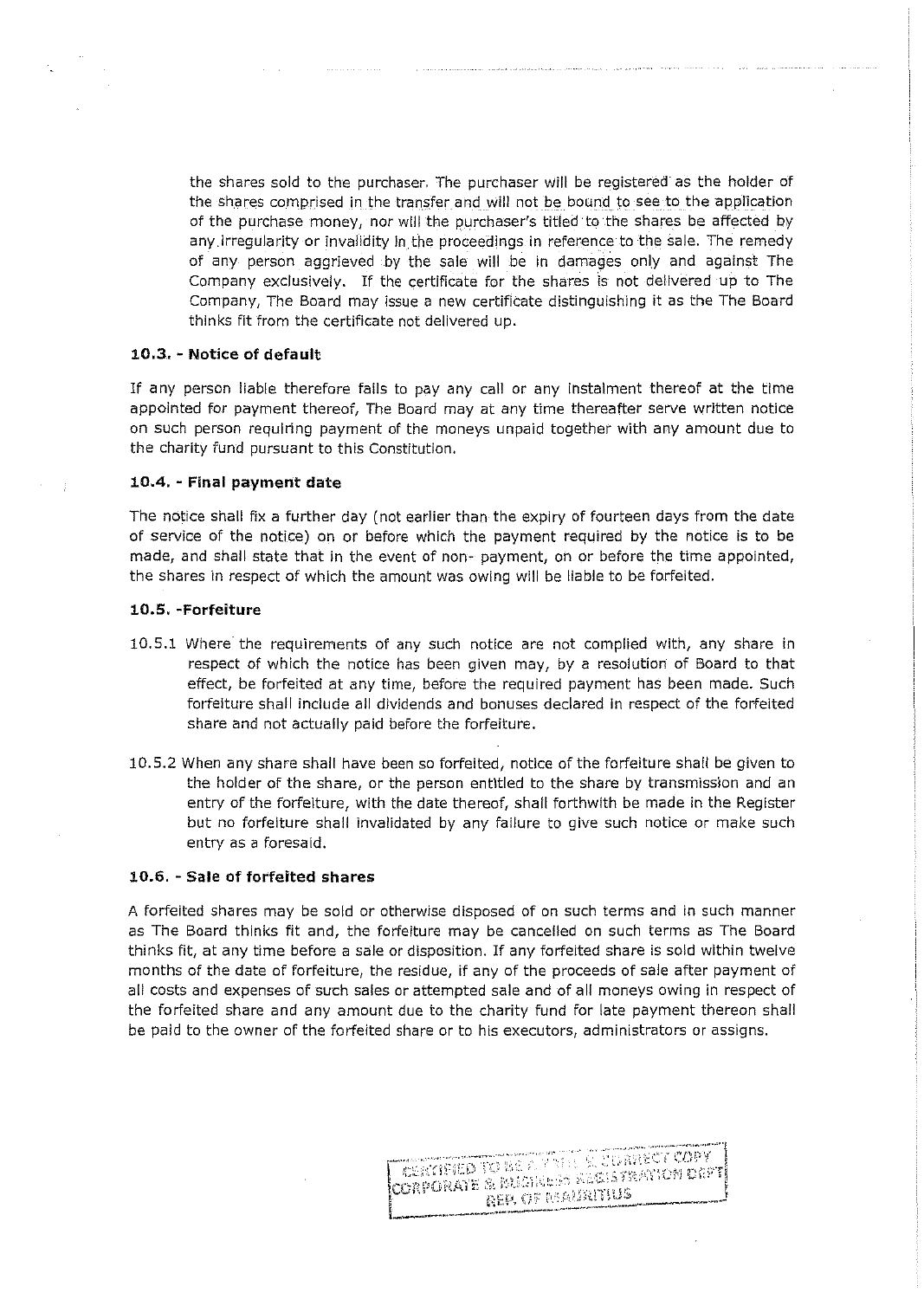## **10.7.- Cessation of shareholding**

A person whose share has been forfeited shalt cease to be shareholder in respect of the forfeited share, but shall, nevertheless, remain liable to The Company for any money which, at the time of the forfeiture, was payable by him to The Company in respect of the share, until such time as The Company receives payment in full in respect of all such monies in respect of the share.

## **10.8. - Evidence of the forfeiture**

A statutory declaration signed by a Director of The Company that a share in The Company has been duly forfeited on a date stated in the declaration shall be conclusive evidence of the facts therein stated against all persons claiming to be entitled to the share.

#### **10.9. -Validity of sale**

The Company may receive the consideration, if any given for forfeited share on any sate or disposition thereof and may execute a transfer of the share In favour of the person to whom it is sold or disposed of. Such person shall thereupon be registered as the holder of the share and shall not be bound to see to the application of the purchase money, If any. His title to the share shall not be affected by any irregularity or invalidity in the proceedings in reference to the forfeiture, sale or disposal of the share.

## **Clause 11 - Share Certificate**

## **11.1 -Company to issue certificate**

A shareholder of The Company may apply to The Company for a share certificate relating to some or all shareholder's share in The Company. On receipt of such an application, The Company shall send to the shareholder a certificate stating:

- a) the name of the company;
- b) the class of share held by the shareholder; and
- c) the number of shares held by the shareholder to which the certificate relates..

A share certificate shall bear the seat of The Company which shall be affixed as provided in Clause 27.

## **11.2. -Loss or destruction of certificate**

Where a certificate relating to a share or debenture is lost or destroyed, The Company shall, on application made by the owner and on payment of the prescribed fee, issue a duplicate thereof in accordance with the provisions of section 98 of the Act.-

> CERTIFIED TO BE A TRUE & CORMECT COPY CERTIFIED TO BE A THUE & COMMICATOR<br>CORPORATE & BUSINESS REGISTRATION DEP REP. OF MAURITIUS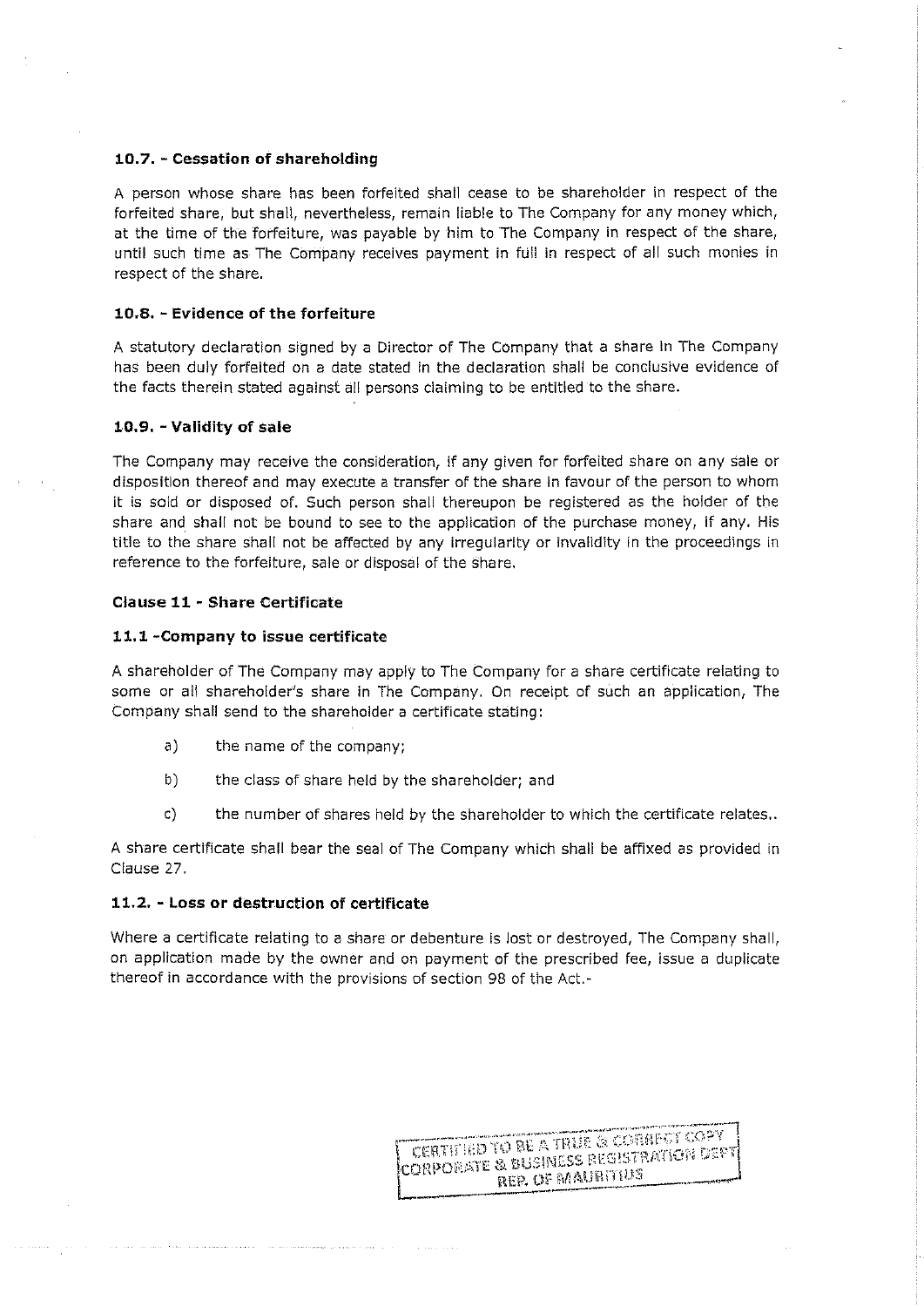## **Clause** 12- **TRANSFER AND TRANSMISSION OF SHARES**

## **12.1.. - Freedom to transfer is unlimited**

Subject to the Banking Act, there shall be no restrictions on the transfer of fully paid up shares in The Company and transfers and other documents relating to or affecting the title to any shares shall be registered with The Company without payment of any fee.

#### **12.2. -Transmission**

- 12.2.1. Shares of The Company depending from the estate of a deceased shareholder may be transferred by The Board to the said shareholder's heir, legatees, widow or widower, as the case may be, on The Board being satisfied that such person being are entitled thereto. Shares of The Company depending from the bankruptcy or insolvency of a shareholder, or from its winding up or from reduction of its share capital, may, where the shareholder is a company or a partnership, be transferred to such persons who satisfy The Board of their rights to have such transfer in their names.
- 12.2.2. Pending the division of shares of The Company depending from the estate and succession of a deceased shareholder, or from the bankruptcy, insolvency, winding up or reduction of capital of a shareholder, and the registration thereof in the share register in the name of the party or in the name of the parties respectively entitled thereto, such party or parties shall appoint an agent for the purpose of receiving all dividends declared on such shares and of acting as their representative at all meetings of The Company.

#### **Clause 13- REFUSAL TO REGISTER TRANSFERS**

Subject to the provisions of The Act and The Banking Act, The Board may, in its absolute discretion and without assigning any reason thereof, decline:-

- a) to register the transfer of a share:
	- (i) On which The Company has a lien;
	- (ii) Where the holder of any such share has failed to pay on the due date any amount payable thereon either in terms of the issue thereof or in accordance with this Constitution;
	- (iii) Where the transfer is not accompanied by such proof as the Board reasonably requires;
	- (iv) Where the Board acting in good faith decides in its sole discretion that registration of the transfer would not be in the best interest of The Company and/or any of its shareholder.
- b) to recognize any instructions of transfer unless:-

CERTIFILITY OF A TACE & CORRECT COPY CERTIFIED TO BE A TAUD A CHATTON DEPT REF. OF WAURITINS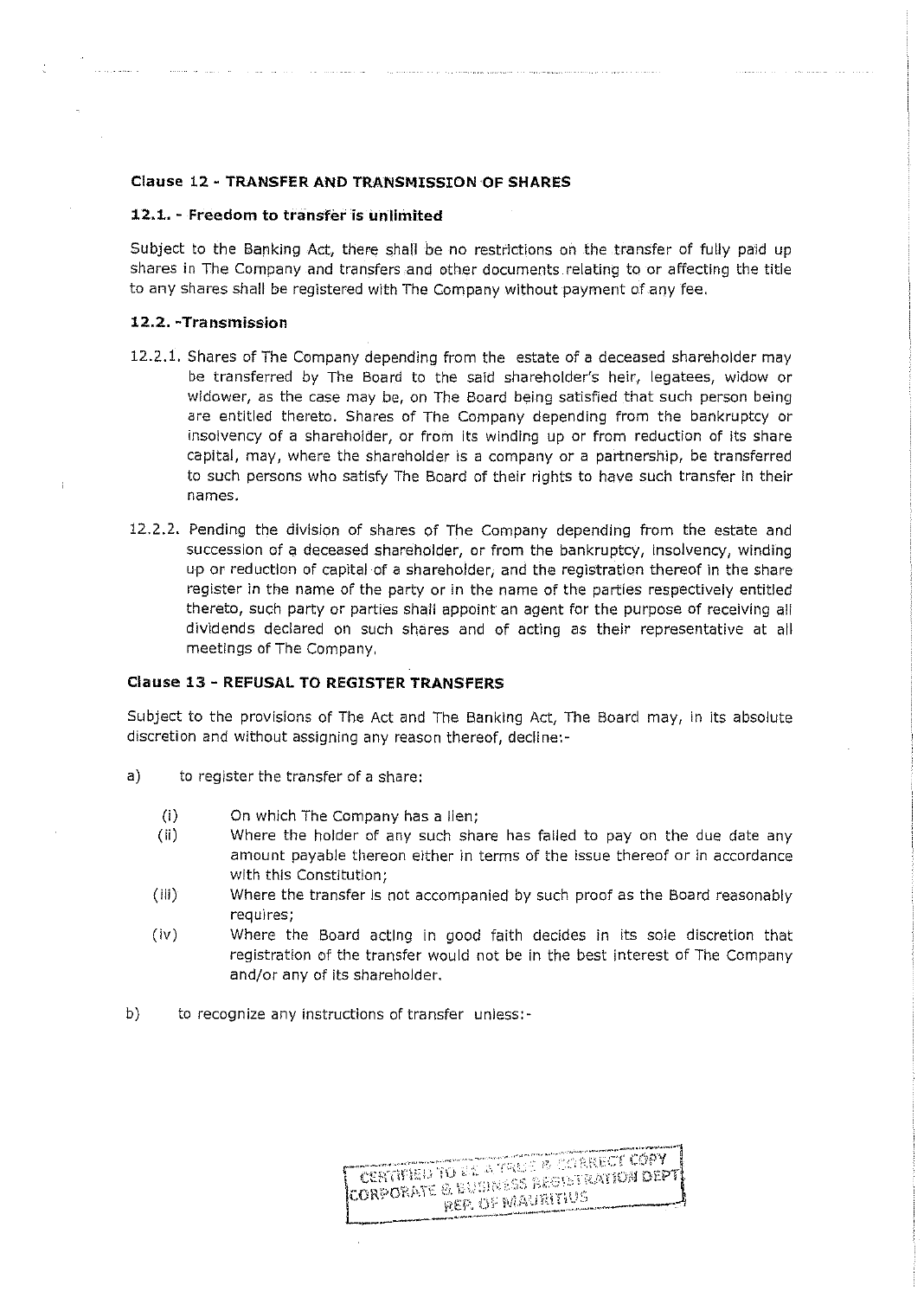#### **Deposit of transfer**

1) The instrument of transfer is deposited at the office of The Company accompanied by the certificate of the shares to which it relates, and such other evidence as The Board may reasonably require to show the right of the transferor to make the transfer (and If the instrument of transfer is executed by some other person on his behalf, the authority of that person so to do),

#### **Partly paid shares**

2) In the case of partly paid shares, any amount already called thereon has been settled and the transfer document contains an undertaking by the transferee the pay on due date any amount payable in terms of the issue of the share so transferred.

All instruments of transfer which are registered may be retained by The Company:-

## **Ciause 14- Distributions**

## **14.1. - Authorising of Distributions**

Subject to the provision of section 61 of The Act and other requirements thereof, The Board may authorize a distribution by The Company at a time and of an amount it thinks fit.

#### **14.2. - Shares in lieu of dividends**

Subject to the provisions of The Act and the Banking Act The Board may issue shares wholly or partly in lieu of a proposed dividend or proposed future dividends upon such terms as may have been approved by an ordinary resolution of the shareholders.

## **Clause 15 - DIVIDENDS**

## **15.1. - Declaration of dividend**

Subject to the requirement of the Act and the Banking Act, The Board may declare and authorize a dividend at such time and in such amount and to any shareholder as It thinks fit.

## **15.2. - Right to dividend**

Subject to the rights of persons, if any, entitled to shares with special rights as to dividend, all dividends shall be declared and paid according to the amounts paid or credited as paid on the shares in respect of which the dividend Is paid, but no amount paid or credited as paid on a share in advance of calls shall be treated for the purposes of this Section as paid on the share.

## **15.3. - Deductions of unpaid calls**

The Board may set off from any dividend payable to any shareholder any sums of money due by such shareholder to The Company on account of calls otherwise in relation to the shares on which such dividends are payable.

> CERTAINS TO BE A TRUE & CONFECT COMP *\* ''I' , ' **<sup>t</sup>**\., ' ' **<sup>1</sup>**• ' **GER OF MAULTURE** ----- -~--- --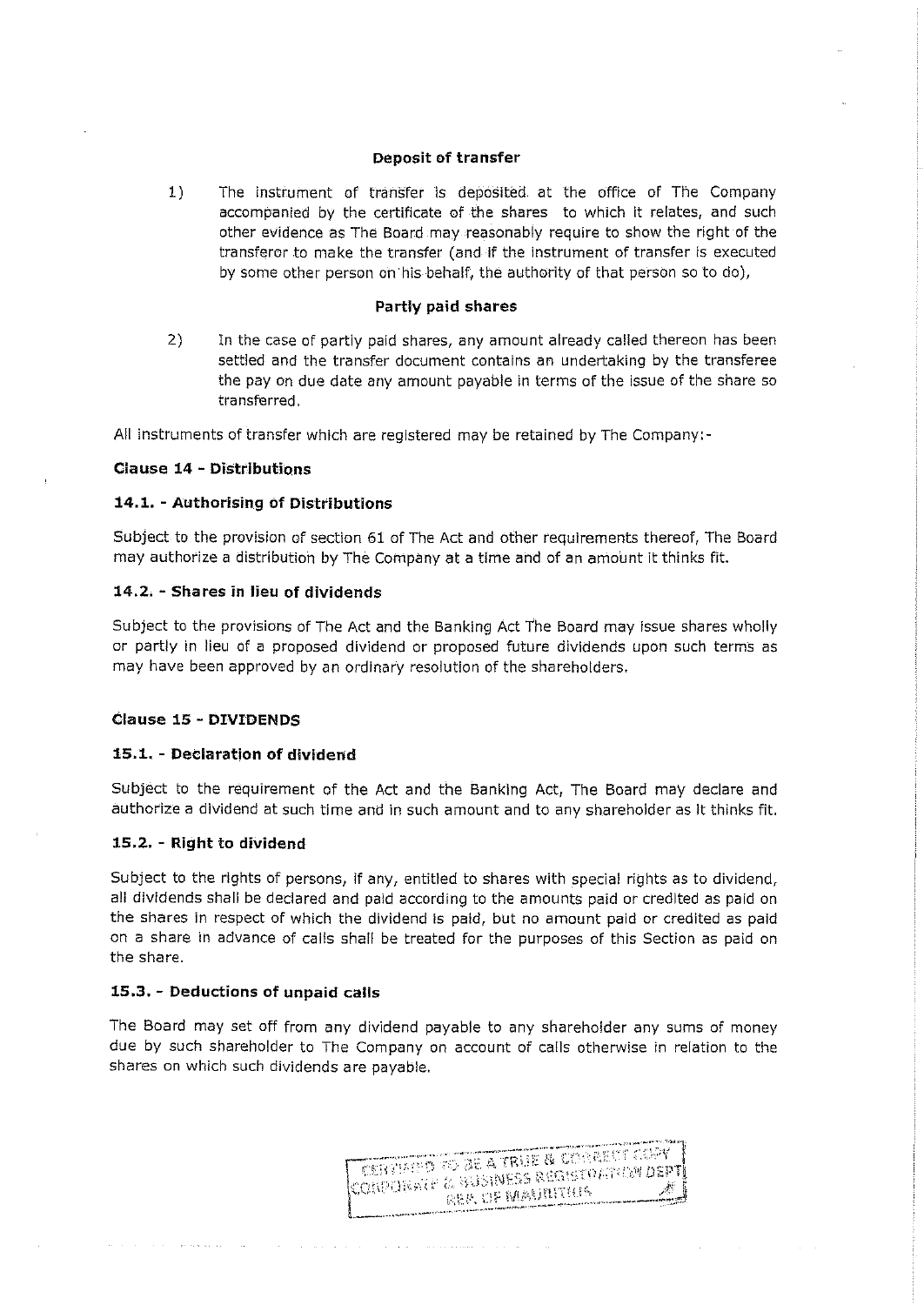## **15.4. -Method of Payment**

Any dividend or other money payable in respect of shares may be so paid by such method of payment as may be agreed by The Company and the holder, or in the case of joint holders, to the registered address of that one of the joint holders who is first named in the share register or to such address as the holder or joint holders may in writing direct. Any one of two or more joint holders may give effectual receipts for any dividends, bonuses or other money payable in respect of the shares held by them as joint holders.

#### **15.5. -No interest**

No dividend (or other moneys payable on or in respect of a share) shall bear Interest against The Company.

#### **15.6. ·Unclaimed dividends**

All dividends unclaimed for one year after having been authorized may be invested or otherwise made use of by The Board for the benefit of The Company until claimed, and all dividends unclaimed for five years after having been declared may be forfeited by The Board for the benefit of The Company. The Board may, however, annul any such forfeiture and agree to pay to a claimant who produces evidence of entitlement to The Board's satisfaction the amount of its dividends forfeited unless in the opinion of The Board such payment would embarrass The Company.

#### **15.7. - Dividends on shares not fully paid up to be paid pro .rata**

Subject to the rights of persons, if any, entitled to shares with special rights as to dividends, all dividends on shares not fully paid up shall be authorized and paid in proportion to the amount paid to The Company in satisfaction of the liability of the shareholder to The Company in respect of the shares either under this constitution of The Company or pursuant to the terms of issue of the shares. No amount paid or credited as paid on share in advance of calls with shall be treated for these purposes as paid on the share. All dividends shall be apportioned and paid proportionately to the amount paid or credited as paid on the shares during any portion of the period in respect of which the dividend is paid, but if any share is issued on terms providing that it shall rank for dividend as from a particular date that share shall rank for dividend accordingly.

#### **Clause 16- ACQUISITION OF COMPANY'S OWN SHARES**

In accordance with the provisions of section 69 of The Act but subject to the Banking Act, The Company is expressly authorized to purchase or otherwise acquire shares issued by it.

#### **Clause 17- REDUCTION OF STATED CAPITAL**

The Company may, subject to the provisions of section 62 of The Act and subject to the Banking Act, by special resolution, reduce its stated capital by such amount as it thinks fit.

#### **Clause 18- General Meeting**

CERTIFIED TO BE A TRIAL A CORRECT COPY CORPORATE & BUSINESS REGISTRATION DEP REP. OF MAUSITHIS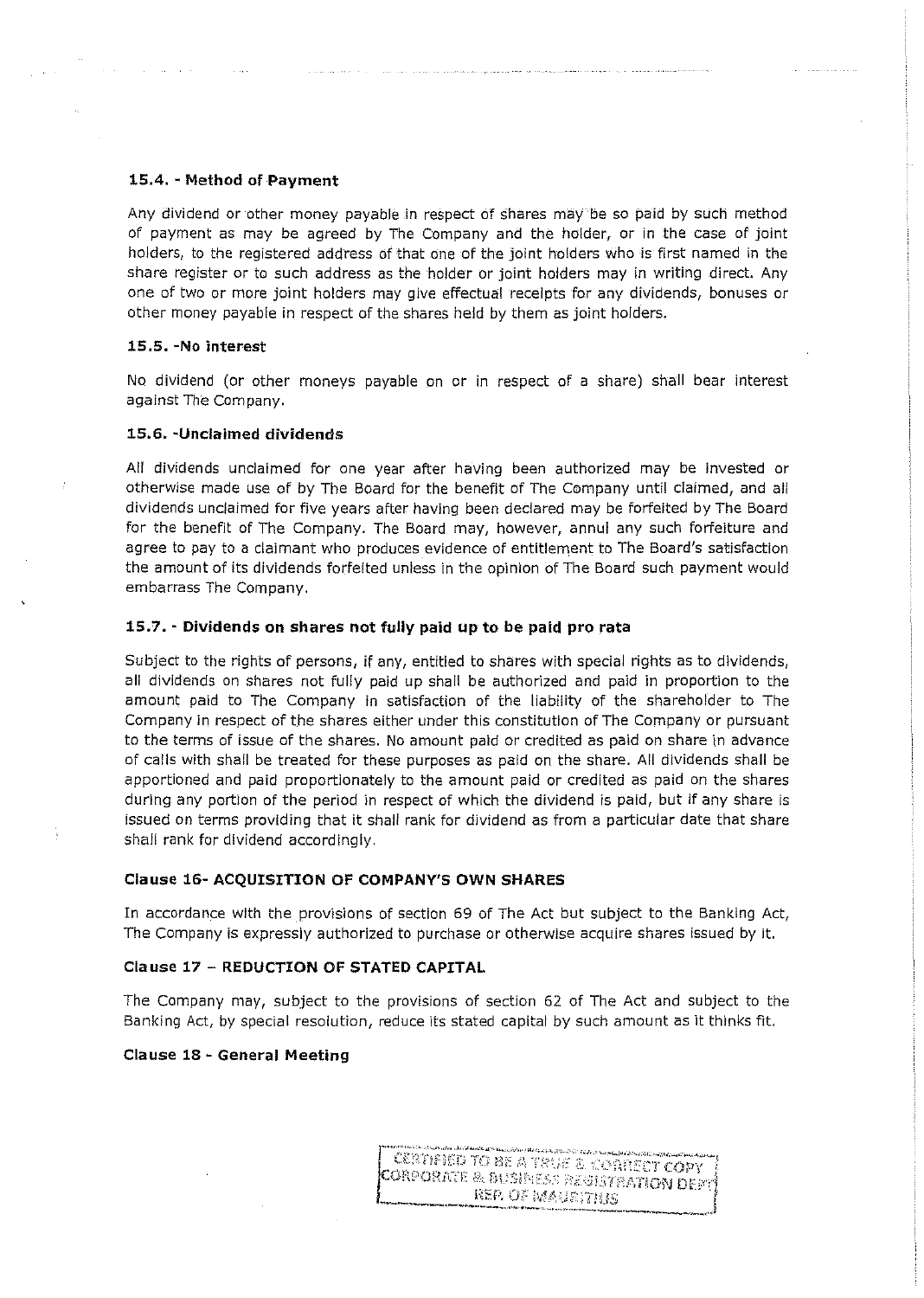## **18.1. -Annual Meeting**

18.1.1 The Board shall call an annual meeting of shareholders which shall be held -

18.1.1.1 not more than once in every Year;

- 18.1.1.2 not later than six Months after the balance sheet date of The company; and
- 18.1.1.3 not later than fifteen Months after the previous annual meeting.

## **18.2. -Business to be transacted**

The business to be transacted at an annual meeting shall, unless already dealt with by The Company, include:-

- a) The consideration and adoption of the financial statements;
- b) The receiving of the auditor's report;
- c) The consideration of the annual report;
- d) The appointment of any Directors including those whose annual appointment is required by The Act;
- e) The appointment of an auditor pursuant to section 200 The Act; and
- f) The remuneration of the auditor.

## **18.3. - Special Meetings**

A special meeting of shareholders entitled to vote on an issue may be called at any time by The Board and shall be so called on the written request of shareholders holding shares carrying together not less than five per cent (5%) of the voting rights entitled to be exercised on the Issue.

## **Clause 19 - PROCEDURES AT MEETING OF SHAREHOLDERS**

## **19.1. - Fifth schedule**

The provisions of the Fifth schedule to The Act as hereinafter modified or limited in Clauses 19.2 to 19.15 shall govern the proceedings at meeting of shareholders of The Company :-

#### **19.2. - Chairperson**

- 19.2.1. The Directors present shall elect one of their number to be chairperson of the meeting of shareholders of The Company.
- 19.2.2. Where no Director is willing to act as chairperson, or where no Director is present within fifteen minutes of the time appointed for holding the meeting, the shareholders present may choose one of their number to be chairperson of the meeting.

CERTIFICIO DE A TRUE A CARREAT COPY CORPORATE & BUSINESS REGISTRATION DEPT REP. OF MAURITIUS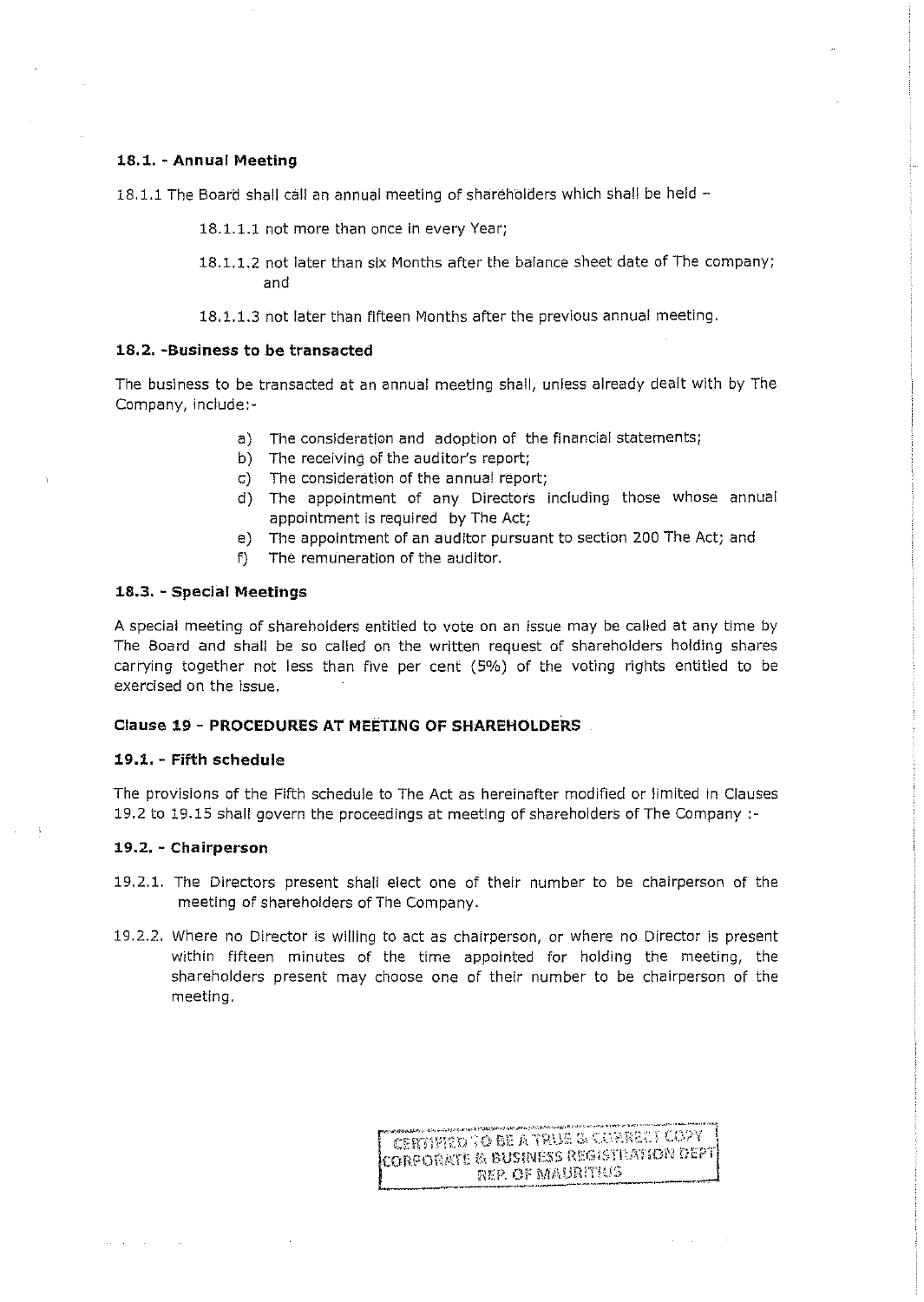## **19.3,- Secretary**

If, at the time of any meeting, The Company has no Secretary or if, within fifteen minutes from the time appointed for the meeting, The Secretary is not present thereat, or, if although present The Secretary is unable or unwilling to act as a Secretary, or if, after having acted as such, he retires, the meeting shall choose any Director present at the meeting to act as Secretary "ad hoc".

## **19.4. - Notice of Meetings**

19.4.1. Written notice of the time and place of a meeting of shareholders shall be sent to every shareholder entitled to receive notice of the meeting and to every Director, Secretary and auditor of The Company not less than fourteen days before the meeting.

19.4.2 The notice shall:-

- 19.4.2.1. state the nature of the business to be transacted at the meeting in sufficient detail to enable a shareholder to form a reasoned judgment in relation to it;
- 19.4.2.2 include the text of any special resolution to be submitted to the meeting; and
- 19.4.2.3 in the case of an annual meeting, includes a printed copy of the financial statements and annual report referred to in paragraphs (a) and (b) of clause 18.2 above
- 19.4.3 Any irregularity in a notice of a meeting shall be waived where all the shareholders entitled to attend and vote at the meeting attend the meeting without protest as to the irregularity, or where all such shareholders agree to the waiver.
- 19.4.4 Any accidental omission to give notice of a meeting to, or the failure to receive notice of a meeting, by a shareholder shall not invalidate the proceeding at that meeting.
- 19.4.5 The chairperson may, or where directed by the meeting, shall, adjourn the meeting from time to time and from place to place, but no business shall be transacted at any adjourned meeting other than the business left unfinished at the meeting from which the adjournment took place.
- 19.4.6 When a meeting of shareholders is adjourned for thirty days or more, notice of the adjourned meeting shall be given as in the case of an original meeting.
- 19.4.7 Notwithstanding Clauses 19.4.1 to 19.4.3. it shall not be necessary to give any notice of adjournment or of the business to be transacted at an adjourned meeting.

CERTIFIED TO BE A FRIDE & CORRECT COPY CORPORATE & SUSMILES BEGISTRATION DEPT REP. OF MAURITIUS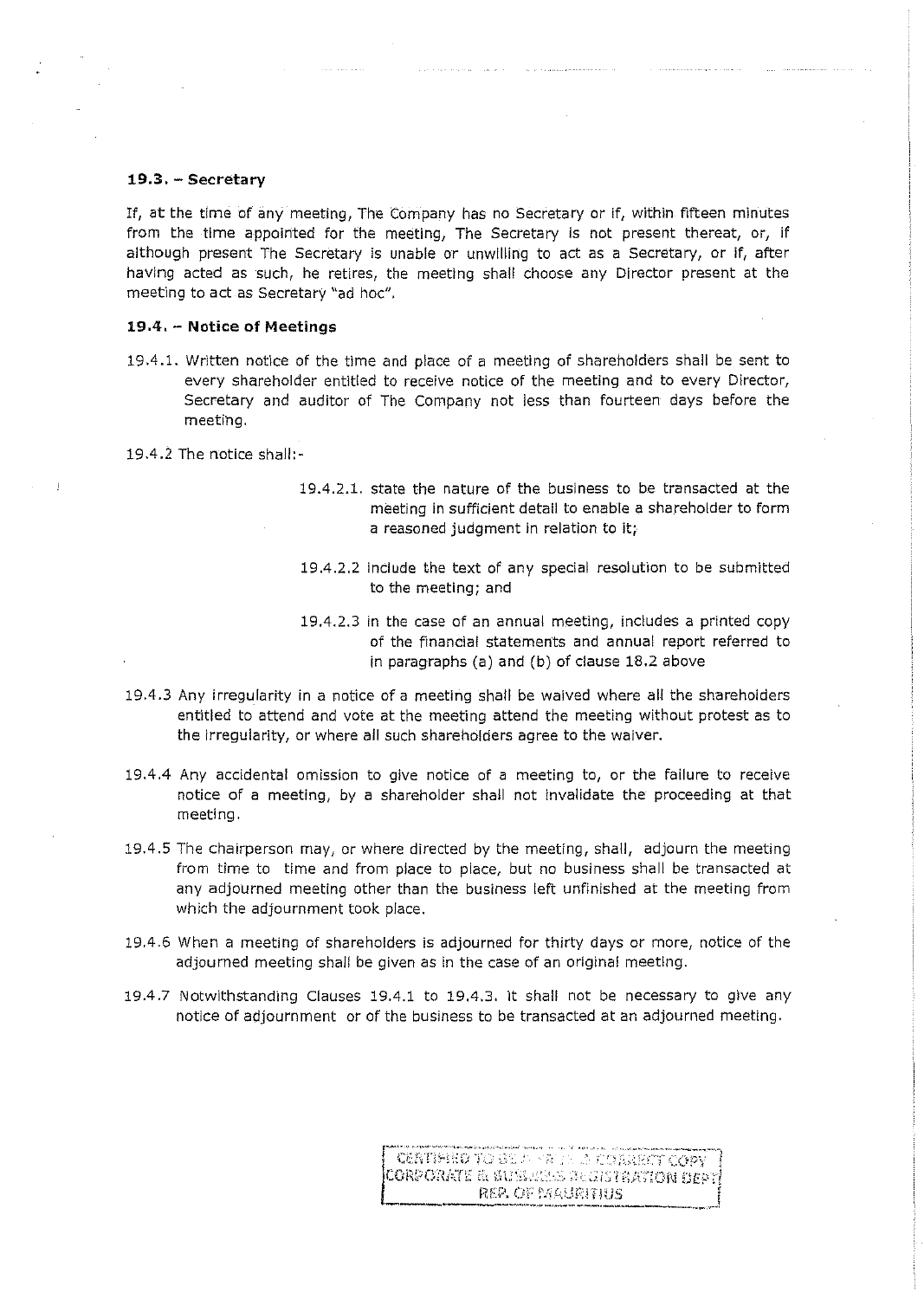#### **19.5. -Methods of holding meetings**

A meeting of shareholders may be held either:-

- a) by a number of shareholders who constitute a quorum, being assembled together at the place, date and time appointed for the meeting; or
- b) by means of audio, or audio and visual, communication by which all the shareholders participating and constituting a quorum, can simultaneously hear each other throughout the meeting.

## **19.6. - Quorum and adjournment of meetings**

- 19.6.1 Where a quorum is not present, no business shall be transacted at a meeting of shareholders.
- 19.6.2 A quorum for a meeting of shareholders shall be present where 25% shareholders of The Company are present and /or represented and /or participating as provided by Clause 19.5 (b) above.
- 19.6.3 Where a quorum is not present within thirty minutes after the time appointed for the meeting:-
	- 19.6.3.1 in the case of a meeting called under Section 118(1)(b) of The Act, the meeting shall be dissolved;
	- 19.6.3.2 in the case of any other meeting, the meeting shall be adjourned to the same day in the following week at the same time and place, or such other date, time and place as The Board may decide; and
	- 19.6.3.3 where, at the adjourned meeting, a quorum is not present within thirty minutes after the time appointed for the meeting, the shareholders or their proxies present shall be a quorum and may transact the business for which the meeting was called.

## **19.7.- Voting**

19.7 .1. Where the meeting of shareholders Is held under clause 19.5. (a) unless a poll is demanded, voting at the meeting shall be by whichever of the following methods as determined by the chairperson of the meeting-

19. 7.1.1. by voice; or

19.7 .1.2. by show of hands

19.7 .2. Where a meeting of shareholders is held under Clause 19.5 (b), unless a poll is demanded, voting at the meeting shall be by the shareholders signifying individually their assent of dissent by voice;

> CERTIFIED TO BE A TRUE & CORRECT COPY CERTIFIED TO BE A 1898 & COMPORTE **REP. OF MAURITIUS**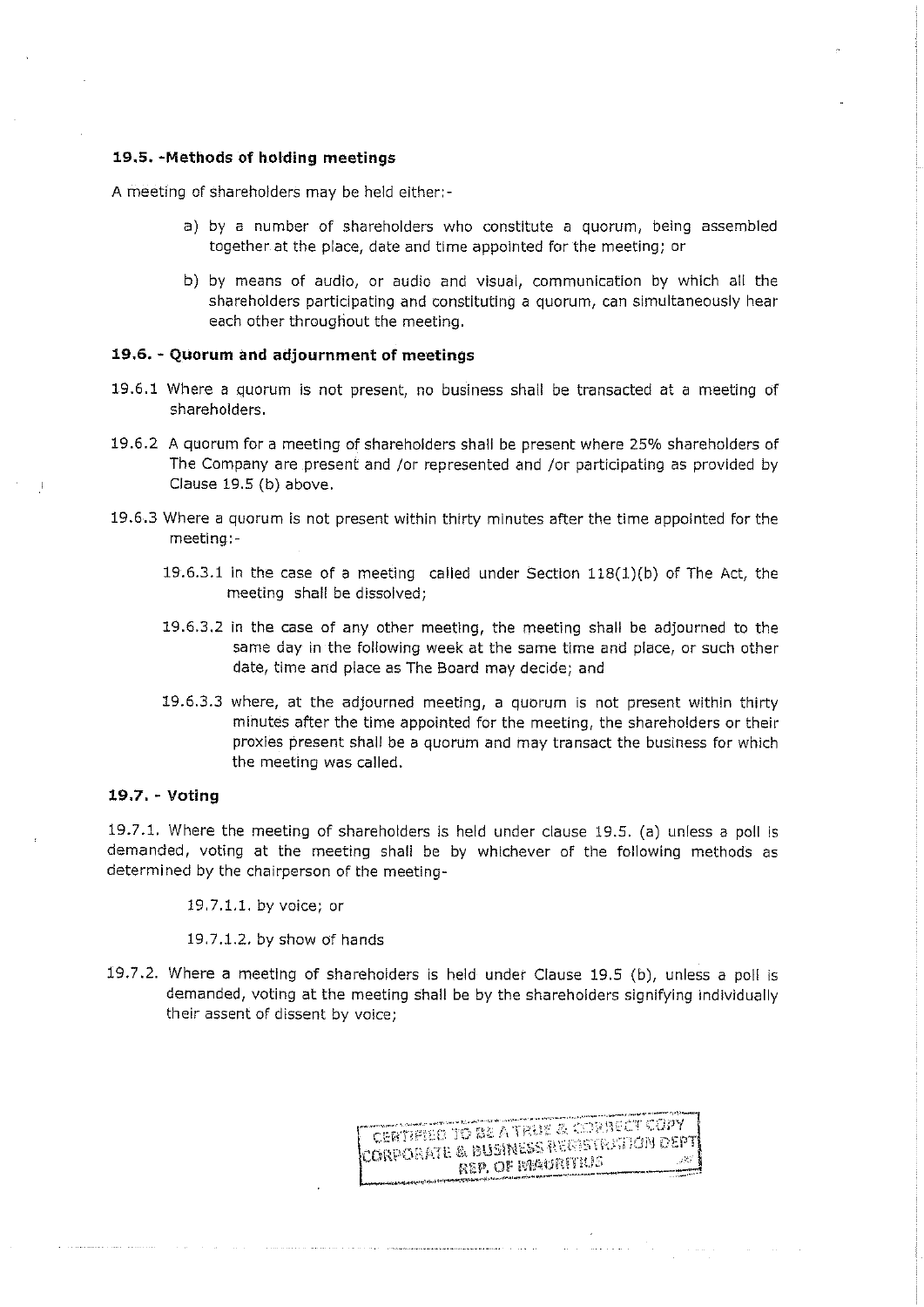- 19.7 .3. A declaration by the chairperson of the meeting that a resolution is carried by the requisite majority shall be conclusive. evidence of that fact, unless a poll is demanded in accordance with Clause 19.7.4.
- 19.7 .4 At a meeting of shareholders, a poll may be demanded by-
	- 19.7.4.1. not less than five shareholders having the right to vote at the meeting;
	- 19.7.4.2. a shareholder or shareholders representing not less than ten percent (10%) of the voting rights of all shareholders having the right to vote at the meeting; or
	- 19.7.4.3. by a shareholder or shareholders holding shares in The Company that confer a right to vote at the meeting and on which the aggregate amount paid up is not less than ten percent (10%) of the total amount paid up on all shares that confer that right; or
	- 19.7 .4.4. the chairperson of the meeting.
- 19.7.5, A poll may be either before or after the vote is taken on a resolution.
- 19.7.6. Where a poll is taken, votes shall be counted according to the number of votes attached to the shares of each shareholder present or by proxy and voting.
- 19.7.7. In case of an equity of votes, The Chairperson of a shareholder's meeting shall be entitled to a casting vote.
- 19.7.8. For the purposes of this Clause 19.7., the instrument appointing a proxy to vote at meeting of a company shall confer authority to demand or join in demanding a poll and a demand by a person as proxy for a shareholder shall have the same effect as demand by the shareholder.
- 19.7.9. Subject to any rights or restrictions for the time being attached to any class of shares, every shareholder present in person or by proxy and voting by voice or by show of hands shall have one vote.
- 19.7.10. The chairperson may demand a poll on a resolution either before or after a vote thereon by voice or by show of hands.
- 19.7.11. The demand for a poll may be withdrawn.
- 19.7.12. Where a poll is duly demanded, it shall, subject to Clause 19.7.6., be taken in such manner as the chairperson directs, and the result of the poll shall be deemed to be the resolution of the meeting at which the poll is demanded.
- 19.7.13. A poll demanded-
	- 19.7.13.1. on the election of a chairperson or on a question of adjournment shall be taken immediately;

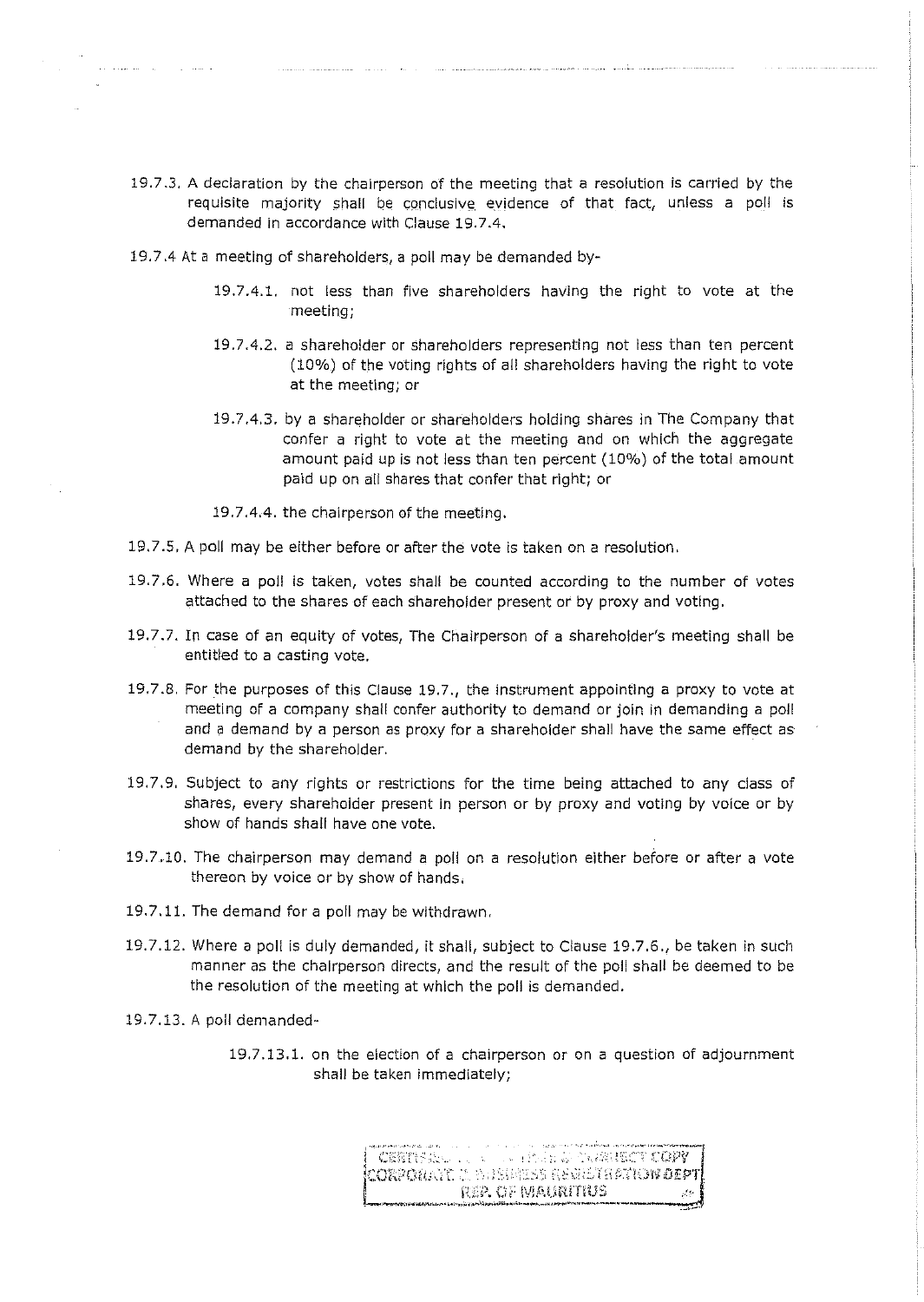- 19.7.13.2. on any other question, shall be taken at such time and place as the meeting directs,
- 19.7 .14. Any business other than that on which a poll is demanded may be proceeded with pending the taking of the poll.

## **19.8. -Proxies**

- 19.8.1. A shareholder may exercise the right to vote either by being present in person or by proxy.
- 19.8.2. A proxy for a shareholder may attend and be heard at a meeting of shareholders as if the proxy were the shareholder.
- 19.8.3. A proxy shall be appointed either by notice in writing signed by the shareholder and stating whether the appointment is for a particular meeting or a specified term or by a general power of attorney to attend meetings of companies in general and to vote thereat.
- 19.8.4. No proxy shall be effective in relation to a meeting unless a copy of the notice of appointment is produced before the start of the meeting.
- 19.8.5. Any power of attorney or other authority under which the proxy is signed or a notarially certified copy shall also be produced.
- 19.8.6. A proxy form shall be sent with each notice calling a meeting of The Company.
- 19.8.7. The instrument appointing a proxy shall be in writing under the hand of the appointer or of his agent duly authorized in writing or in the case of a corporation under the hand of an officer or of an agent duly authorised.
- 19.8.8. Except in the case of a general power of attorney, the instrument appointing a proxy shall be in the following form-

## **INSTRUMENT APPOINTING A PROXY**

#### **"Warwyck Private Bank ltd"**

!/We of . . . .... ...... ... .... .... ..... ......... ........... ................. ........ ......... ...... .................... ...... . .. ..... shareholder of Warwyck Private Bank Limited hereby appoint (print name of proxy) ...................... of ........................................................................ or failing him/her proxy to vote for me/us on my/our behalf at the [th Annual] [Special] Meeting of The Company to be held at ......................... On the .................................... day of ...................... two thousand and ................. . commencing at ........... [am/pm] and at any adjournment thereof.

 $\mathcal{A}^{\mathcal{A}}$  , and the second constraint in the second second

!/We direct my/our proxy to be vote in the following manner.

Vote with a Tick

المتحامل والمستقرب المتعار

Resolutions For For Against Abstain

机金属等新年级 的复数蓝 八字数组符 石 机冷风力的汽车后的操作 KORPOKATE & BUSINES KEOKTRA POBUZPT 衰弱性 总外科消化致行转移的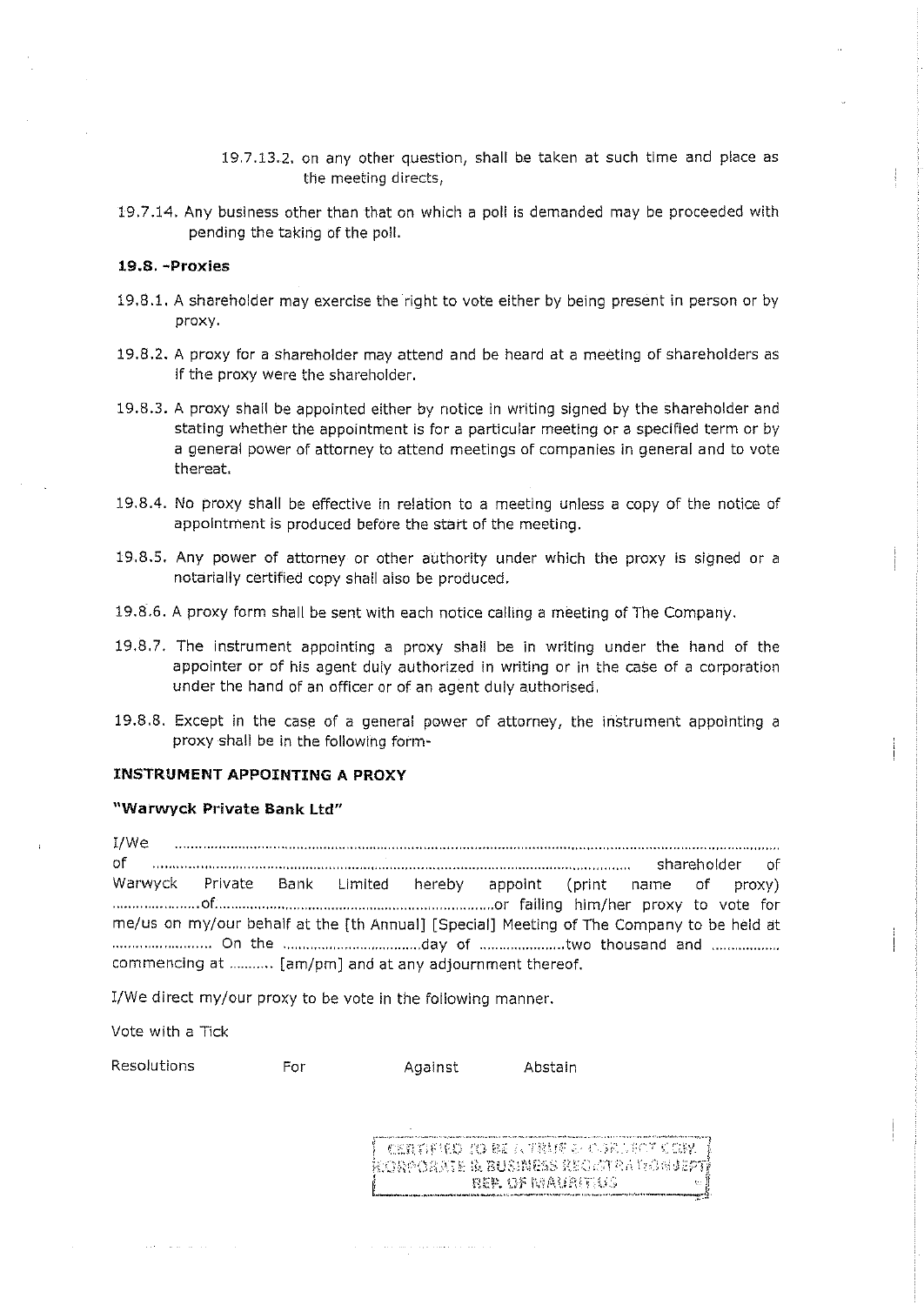| <u>. م</u> |         |  |
|------------|---------|--|
| ه می       | <b></b> |  |

Signed this ............................day of ...........................20.....

(Usual Signature/s)

- 19.8.9. A vote given in accordance with the terms of an Instrument of proxy shall be valid notwithstanding the previous death or insanity of the appointor or revocation of the proxy or revocation of the authority under which the proxy was executed, or the transfer of any share in respect of which the proxy is given, if no intimation in writing of such death, insanity, revocation or transfer as aforesaid has been received by The Company before the start of the meeting or adjourned meeting at which the proxy is used.
- 19.8.10. The instrument appointing a proxy and a power of attorney or other authority, if any, under which it is signed or a notarially certified copy of that power or authority shall be deposited at the registered office of The Company or at such other place within Mauritius as is specified for that purpose In the notice convening the meeting not less than twenty-four hours before the time for holding the meeting or adjourned meeting at which the person named in the instrument proposes to vote, failing which the instrument of proxy shall be treated as invalid.

#### **19.9. -Votes of Minors, etc**

The legal administrator or guardian of a minor shareholder, the guardian of a lunatic shareholder or of an interdicted shareholder and all other legal representatives of a shareholder, holding shares conferring the right to vote and who, according to Law, is not entitled to act personally, may vote at any meeting of shareholders either personally or by proxy in respect of the share or shares belonging to the minor or to the lunatic or interdicted shareholder or other incapacitated shareholder he represents as aforesaid in the same manner as if he were the registered holder of the share or shares provided that twenty-four hours at least before the time of holding of the meeting at which he proposes to vote, he shall have satisfied The Board that he is such legal administrator or guardian or legal representative or that The Board has previously admitted his right to vote in respect of those shares.

## **19.10.- Postal votes**

The right to vote at a meeting by casting a postal vote is hereby prohibited.

#### **19.11.- Minutes**

- 19.11.1. The Board shall ensure that minutes are kept of all proceedings at meeting of shareholders.
- 19.11.2. Minutes which have been signed correct by the chairperson of the meeting at which they are read and approved shall be *prima facie* evidence of the

**CERTIFIED TO BE A TROF & CORRECT CORY** CORPORATE & BUSINESS REGISTRECT COPY **BEP. OF COLUMNIUS**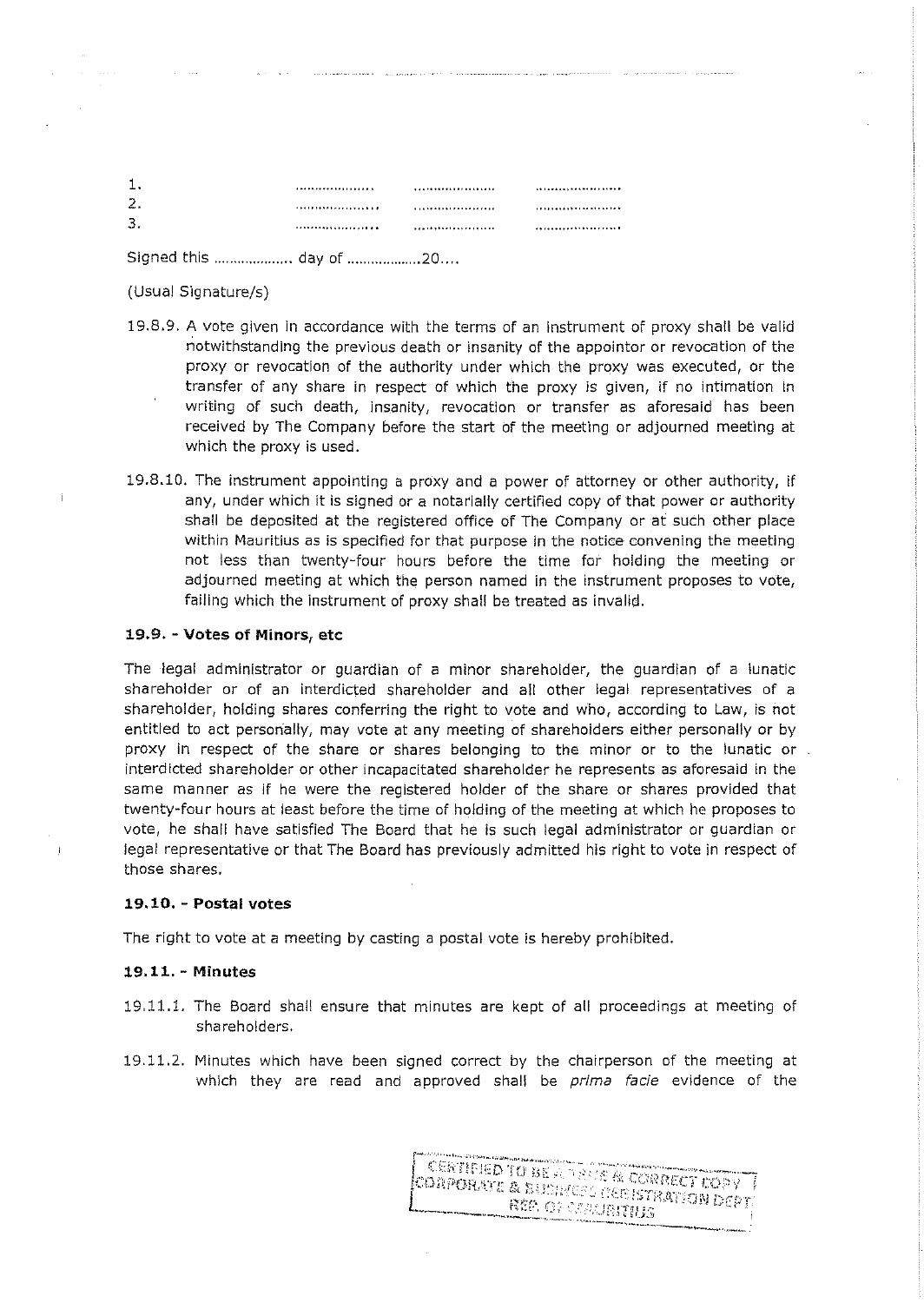proceedings. Any copies or extracts of any minutes shall be delivered under the signature of The Secretary.

#### **19.12.- Shareholder Proposals**

- 19.12.1. A shareholder may give written notice to The Board of a matter he proposes to raise for discussion or resolution at the next meeting of shareholders at which he is entitled to vote.
- 19.12.2. Where the notice is received by The Board not less than twenty-eight days before the last day on which notice of the relevant meeting of shareholders is required to be given, The Board shall, at the expense of The Company, give notice of the shareholder's proposal and the text of any proposed resolution to all shareholder's entitled to receive notice of the meeting.
- 19 .12. 3. Where the notice is received by The Board not less than seven days and not more than twenty-eight days before the last day on which notice of the relevant meeting of shareholders Is required to be given, The Board shall, at the expense of the shareholder, give notice of the shareholder's proposal and the text of any proposed resolution to all shareholders entitled to receive notice of the meeting.
- 19.12.4. Where the notice is received by The Board less than seven days before the last day on which notice of the relevant meeting of shareholders is required to be given, The Board may, where practicable, and at the expense of the shareholder, give notice of the shareholder's proposal and the text of any proposed resolution to all shareholders entitled to receive notice of the meeting.
- 19.12.5. Where The Board intends that shareholders may vote on the proposal by proxy, The Board shall give the proposing shareholder the right to include in or with the notice to be given by The Board a statement of not more than one thousand words prepared by the proposing shareholder in support of the proposal, together with the name and address of the proposing shareholder.
- 19.12.6. The Board shall not be required to Include in or with the notice given by it a statement prepared by a shareholder which The Board considers to be defamatory, frivolous, or vexatious.
- 19.12.7. Where the costs of giving notice of the shareholder's proposal and the text of any proposed resolution are required to be met by the proposing shareholder, the proposing shareholder shall, on giving notice to The Board, deposit with The Company or tender to The Company a sum sufficient to meet those costs.

## **19.13.- Corporations may act by representative**

A body corporate which is a shareholder may appoint a representative to attend a meeting of shareholders on its behalf in the same manner as that in which it could appoint a proxy.

> CERTIFIED TO BE A TRUE & CERTRET COPY corporate & business registration dept REP. OF MALIAITHS

> > contact and a state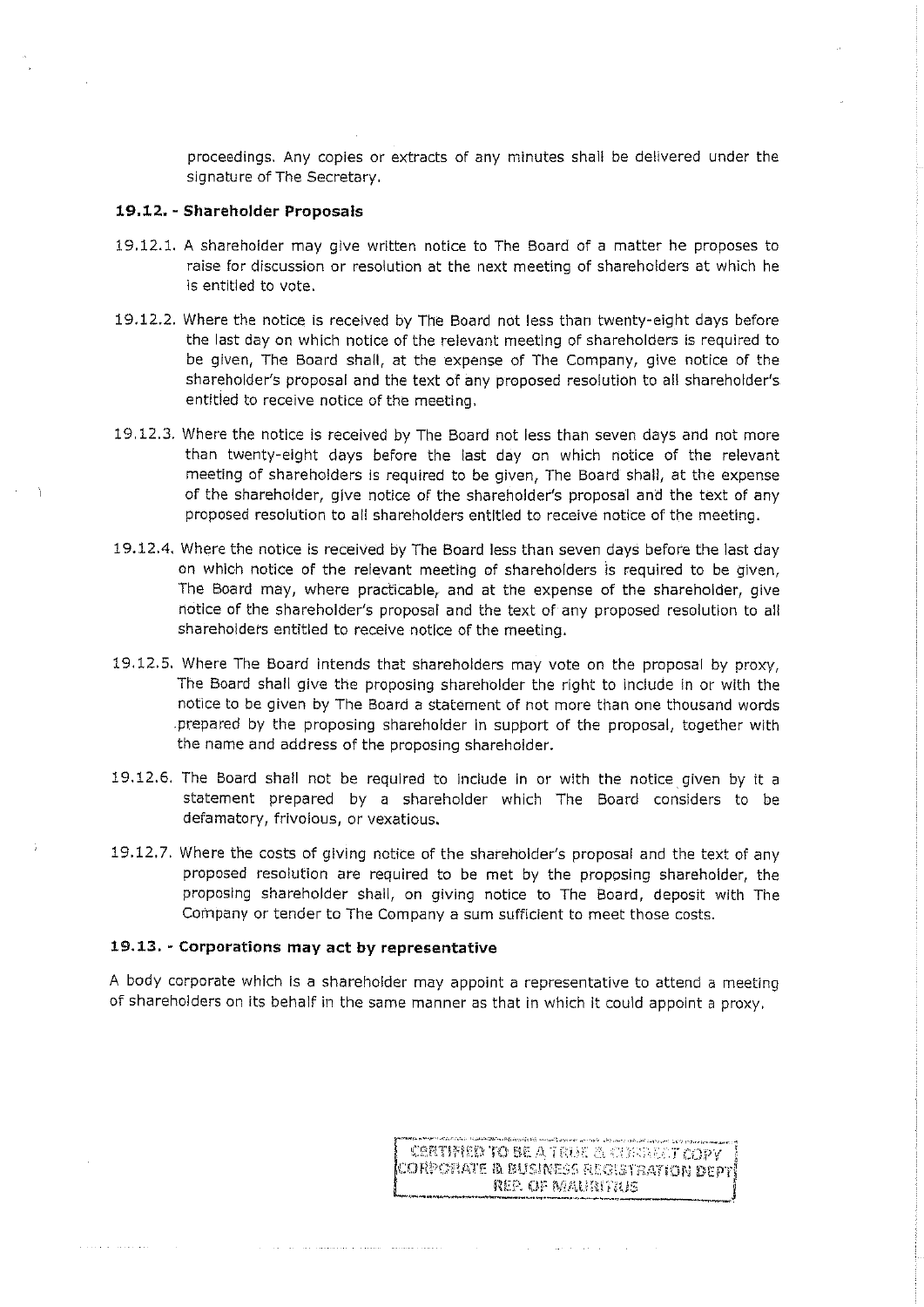## **19.14.- Votes of joint holders**

Where two or more persons are registered as the holder of a share, the vote of the person named first in the share register and voting on a matter shall be accepted to the exclusion of the votes of the other joint holders.

and the state of the state of the state of the state of the state of the state of the state of the state of the

## **19.15.- No voting right where calls unpaid**

Where a sum due to The Company in respect of a share has not been paid, that share shall not confer a right to vote at a shareholder's meeting other than a meeting of an interest group.

## **Clause 20 - MANAGEMENT Of COMPANY**

#### **20.1.- Management**

The business and affairs of The Company shall be managed by, or be under the direction or supervision of The Board.

## **20.2. - Powers**

The Board shall have all the powers necessary for managing, directing and supervising the management of the business and affairs of The Company.

## **20.3. - Limitations**

Clauses 20. and 20.2. shall be subject to any modifications, adaptations, exceptions, or limitations contained in The Act or in this Constitution.

#### **20.4. - Resolutions binding**

Resolutions of shareholders which make recommendations to The Board on matters affecting the management of The Company as provided for by Section 107(2) of The Act shall be binding on The Board.

## **Clause 21 - APPOINTMENT AND REMOVAL OF DIRECTORS**

#### **21.1.- Number of Directors**

21.1.1. The number of Directors shall at all times comprise of not less than five (5) Directors.

#### **21.2. - Tenure of office**

21.2.1 Every Director shall hold office until:-

- a. Removal in accordance with this Constitution; or
- b. Vacation of office pursuant to Section 139 of The Act; or
- c. Arrangement or composition with creditors made by him; or
- d. Vacation of office resulting ipso facto from being absent without permission of The Board from six consecutive meetings of The Board.

CENTIFIED TO BE A THIR & CONBECT COPY CORPORATE & BUSINESS CREISTRATION DEPT REE OF MAUSITIUS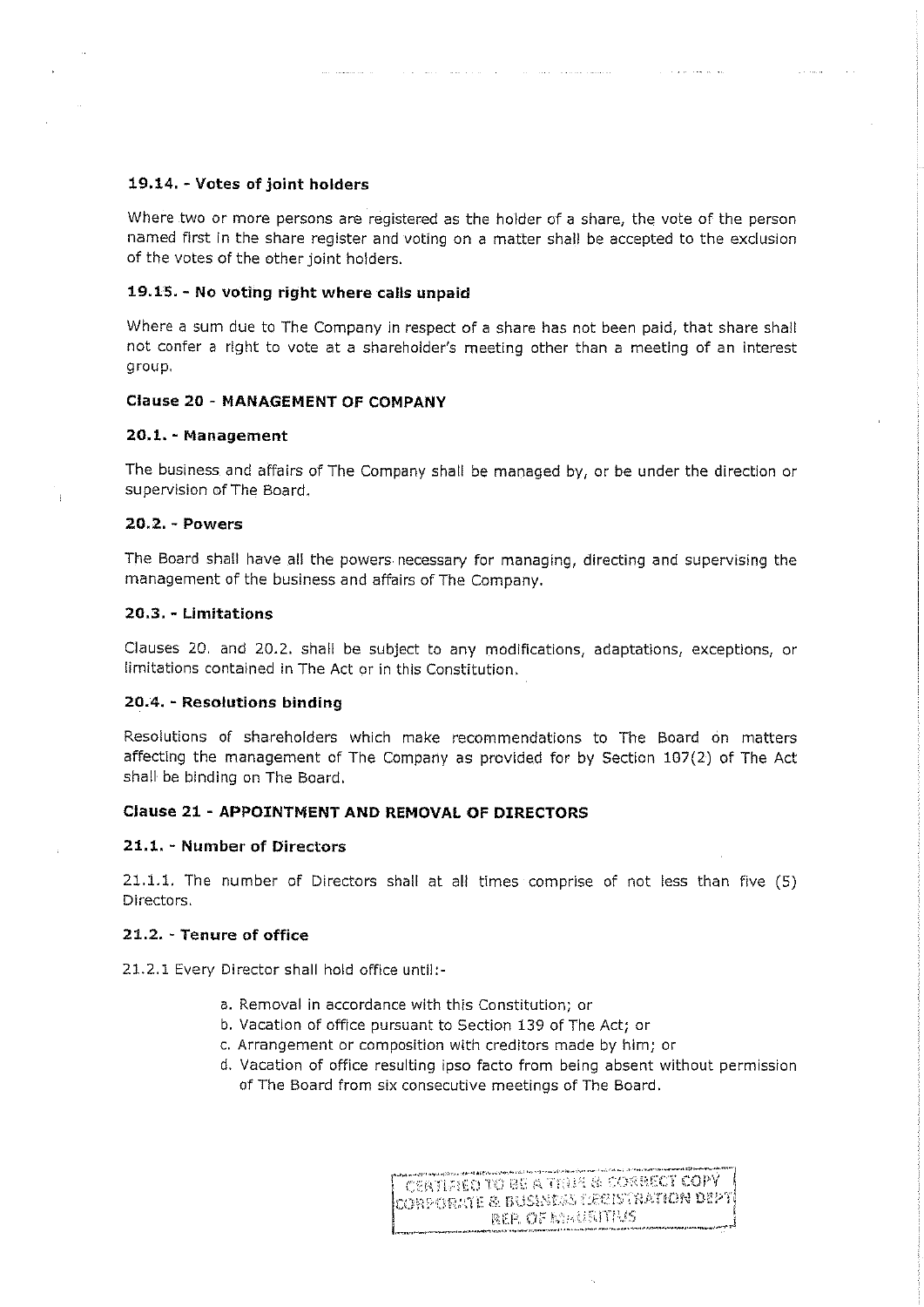- 21.2.2. It is hereby agreed that the Board of The Company shall comprise of not less than five Directors, who shall be such person or persons as may be appointed from time to time by ordinary resolution. All the Directors must be fit and proper persons in terms of the Banking Act and qualified to be accepted as Directors by the Bank of Mauritius. Subject to the provisions of the Banking Act, The Company may be resolution increase or reduce the number of Directors.
- 21.2.3 Every appointment, removal or replacement of a Director under Clause 21.2.2 shall be in writing signed by or on behalf of the appointor/s and shall take effect immediately upon delivery of the notice to The Company Secretary or to any meeting of the Board of The Company.

#### **Clause 22- SPECIAL PROVISIONS RELATING TO DIRECTORS**

#### **22.1. - Cross directorships**

A Director of The Company may be or become a Director or other officer of, or otherwise interested in, any company promoted by The Company or in which The Company may be interested as shareholder or otherwise, and no such Director shall be accountable to The Company for any remuneration or other benefits received by him or her as a Director or officer of, or from his or her interests in, any such other company unless The Company otherwise directs or the Law requires.

#### **22.2. -Alternate Directors**

- 22.2.1 The appointment of an alternate Director shall determine on the happening of any event which if he were a Director would cause him to vacate such office or If his appointor ceases to be a Director.
- 22.2.2 An alternate Director shall be entitled to receive notices of meetings of the Directors and shall be entitled to attend and vote as a Director at any such meeting at which the Director appointing him is not personally present and generally at such meeting to perform such functions of his appointor as a Director and for the purposes of the proceedings at such meeting the provisions of these presents shall apply as if he (instead of his appointor) were a Director. If his appointor is for the time being temporarily unable to act through ill-health or disability his signature to any resolution in writing of the Directors shall be as effective as the signature of his appointor.

#### **Clause 23- INTERESTED DIRECTORS**

A director who, within the meaning of Section 147 of The Act, is interested in a transaction entered into, or to be entered into The Company cause to be entered in the Interests register of The Company where it has one, and disclose to The Board, the nature and monetary value of that interest or where the monetary value of the Director's interest cannot be quantified, the nature and extent of that Interest provided that a general notice entered in the interests register or disclosed to The Board shall be sufficient disclosure of interest in relation to that transaction and may attend a meeting of Directors at which a

> $\mathbb{Z}$  ( ) and the set of the left  $\mathbb{Z}$  ,  $\mathbb{Z}$  ,  $\mathbb{Z}$  ,  $\mathbb{Z}$  ,  $\mathbb{Z}$  ,  $\mathbb{Z}$  ,  $\mathbb{Z}$  ,  $\mathbb{Z}$  ,  $\mathbb{Z}$  ,  $\mathbb{Z}$  ,  $\mathbb{Z}$  ,  $\mathbb{Z}$  ,  $\mathbb{Z}$  ,  $\mathbb{Z}$  ,  $\mathbb{Z}$  ,  $\mathbb{Z}$  ,  $\mathbb{Z}$ i(;~,:..~~~-~:= ... > .. : 1:: f<\ :--::\_:(:;~>;;~: .. \_;:, :·:.~:·:. :<.-:" .· -, '-;~.~ri  $R$ EP. OF MAURTHUS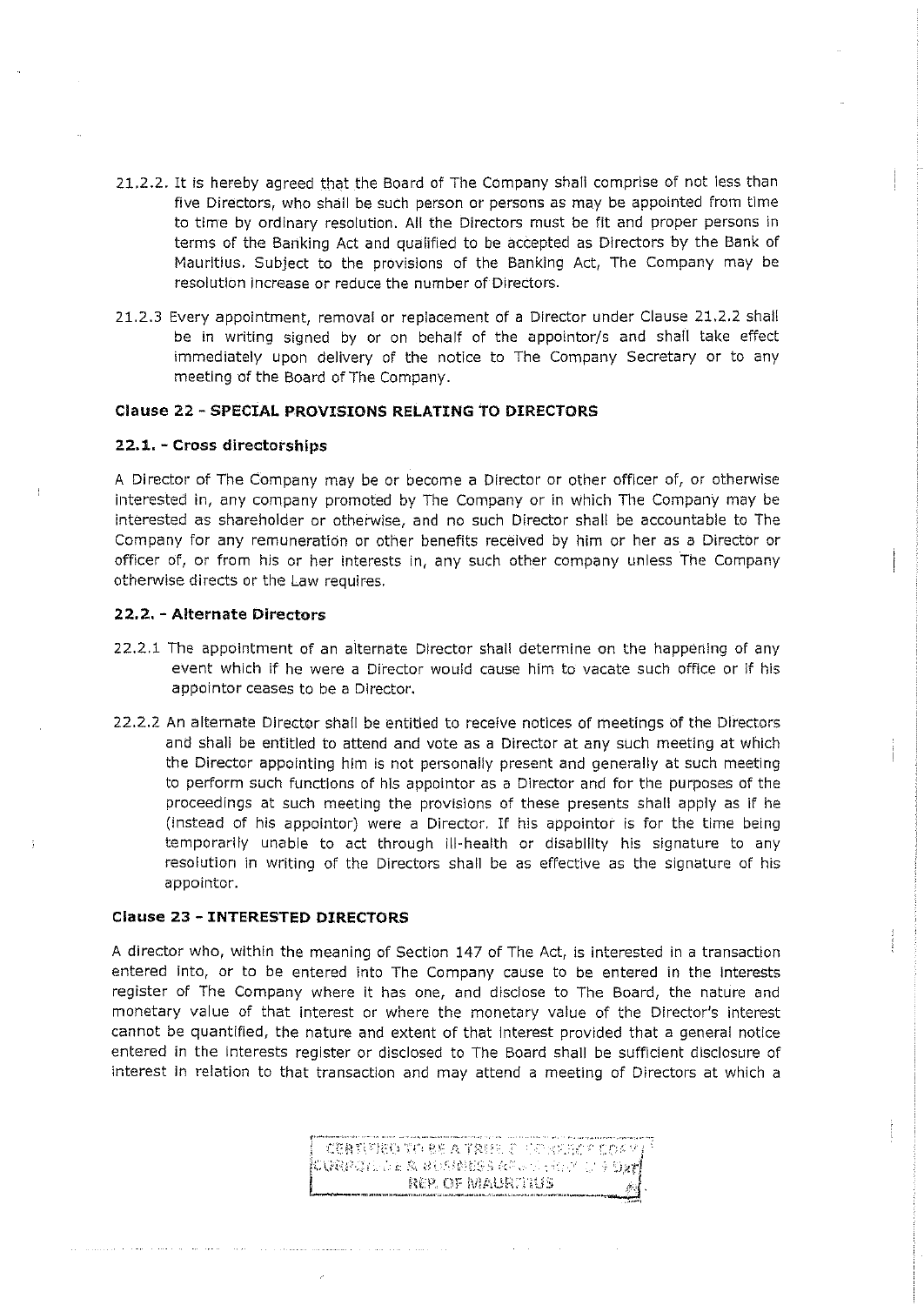matter relating to the transaction arises but shall neither be included among the Directors present at the meeting for the purpose of a quorum nor be allowed to vote on that matter and, If he does vote, his vote shall not be counted.

Nothing shall prevent an interested Director as above from signing a document relating to the transaction on behalf of The Company and doing any other thing in his capacity as a Director in relation to the transaction as If the Director were not interested in the transaction.

## **Clause 24 - PROCEEDINGS OF DIRECTORS**

## **24.1. - Eighth Schedule**

The provisions of the Eight Schedule of The Act as hereinafter modified or limited in Clauses 24.2. to 24.10. hereunder shall govern the proceedings of The Board.

## **24.2. -Chairperson**

24.2.1 The Chairperson of The Board shall be one of the Directors as elected by the Directors of The Company.

#### **24.3. - Secretary**

If, at the time of any meeting, The Company has no Secretary or If, within fifteen minutes from the time appointed for the meeting, the Secretary is not present thereat, or, if although present thereat he is unable or unwilling to act as Secretary, or if, after having acted as such, he retires, the meeting shall choose any Director present at the meeting to act as Secretary "ad hoc".

## **24.4. -Notice of meeting**

- 24.4.1. A Director or, if requested by a Director to do so, the Secretary of The Company, may convene a meeting of The Board by giving notice in accordance with this paragraph.
- 24.4.2. A notice of a meeting of The Board shall be sent to every Director who is In Mauritius, and the notice shall include the date, time, and place of the meeting and the matters to be discussed.
- 24.4.3. An irregularity in the notice of a meeting is waived where all Directors entitled to receive notice of the meeting attend the meeting without protest as to the Irregularity or where all Directors entitled to receive notice of the meeting agree to the waiver.

#### **24.5. - Methods of holding meetings**

A meeting of the Board may be held either-

a) by a number of the Directors who constitute a quorum, being assembled together at the place, date, and time appointed for the meeting; or

> CERTIFIED TO BE A TRUS & CORRECT COPY Corporate & Business registration dept REP. OF MANHITIUS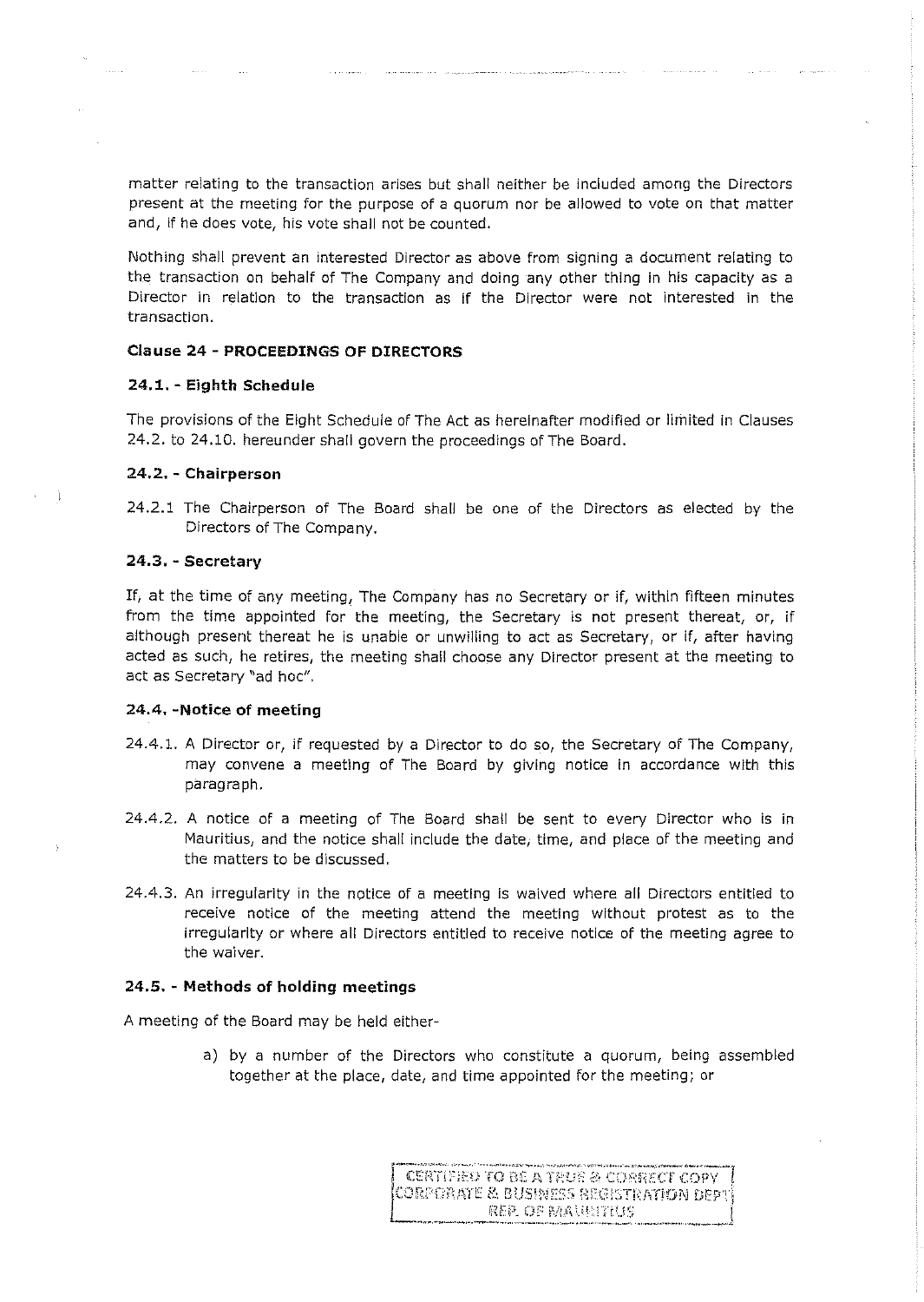b) by means of audio, or audio and visual, communication by which all Directors participating and constituting a quorum can simultaneously hear each other throughout the meeting.

## **24.6. -Quorum and Adjournment**

- 24.6.1. A quorum for a meeting of The Board shall be fixed by the Board and if not so fixed shall be three Directors comprising of such Directors as may be agreed upon between the shareholders.
- 24.6.2. No business may be transacted at a meeting of The Board if a quorum is not present.
- 24.6.3. If within a quarter of an hour past the time appointed for any Board meeting, the quorum is not present, such board meeting shall stand adjourned to the next day but one at the same time and place provided such day is a working day and otherwise to the next following working day.

#### **24.7.- Vacancies**

The continuing Directors may act notwithstanding any vacancy in their body, but if and so long as their number is reduced below the number necessary for a quorum, the continuing Directors or Director may act only for the purpose of increasing the number of Directors to the number necessary for a quorum or for the purpose of summoning a special meeting of The Company.

#### **24.8. - Voting**

- 24.8.1. Every Director present shall have a single and equal *vote* and the Board shall act by a majority *vote.*
- 24.8.2. In case of equality of votes, the chairperson shall have a casting *vote.*

#### **24.9. - Minutes**

The Board shall ensure that minutes are kept of all proceedings at meetings of The Board. Minutes which have been signed correct by the chairperson of the meeting at which they are read and approved shall be *prima facie* evidence of the proceedings. Any copies or extracts of any minutes shall be delivered under the signature of the Secretary.

## **24.10.- Resolution in writing**

- 24.10.1. A resolution in writing signed or assented to by all Directors then entitled to receive notice of a board meeting, shall be as valid and effective as if it had been passed at a meeting of The Board duly convened and held.
- 24.10.2. Any such resolution may consist of several documents (including facsimile or other similar means of communication) in like form each signed or assented to by one or more Directors.

where the contract constraints  $\mathcal{L}_\text{c}$  and  $\mathcal{L}_\text{c}$  are the contract of the  $\mathcal{L}_\text{c}$ 

!''~"' ,,\_.,\_,"·~\ ·'"''"'"'·•· ..... ·• ·- ... , ... \_,.,,-, **····•••••c·-·-;; r** ~:·i:t-.::-· r;·n~.i:.:' TOt~~ **i\ T;::;;\_;;::** .·:: ~:.\~\_::.1<-!;,i~·C'f **'CUPY** (  $|{\tt CO}$ rpocate & busheef heofferedon dept)  $RUV,$   $QF$   $MAMIS$   $VUV3$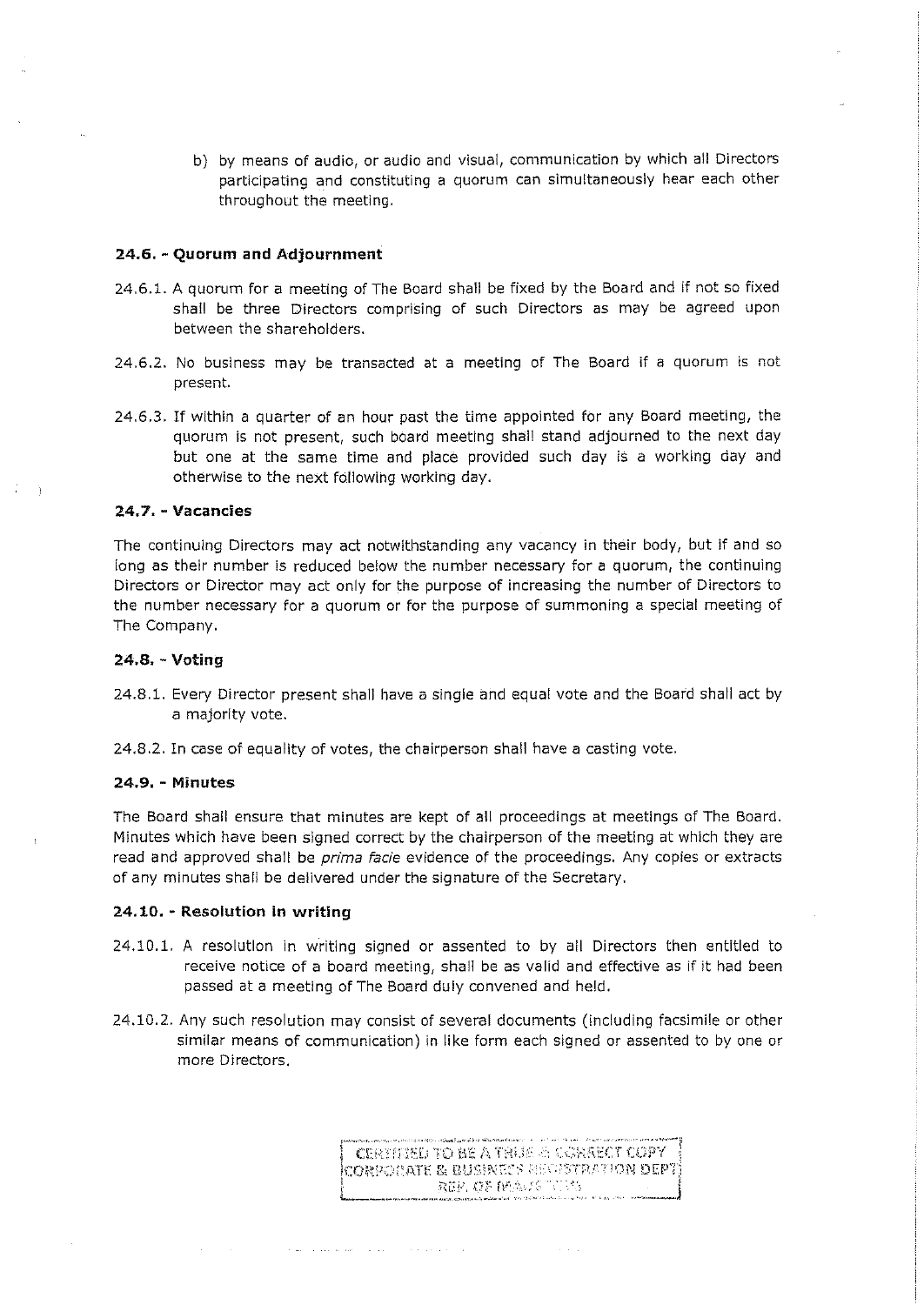24.10.3. A copy of any such resolution shall be entered in the minute book of proceedings of the Board.

## **Clause 25- DIRECTORS' INDEMNITY AND REMUNERATION**

#### **25.1.- Indemnity authorised**

The Company is hereby expressly authorised to indemnify and/or Insure any Director or employee against liability for acts or omissions and/or costs incurred in connection with claims relating thereto of the type specifically contemplated by subsections (3),(4) and (6) of section 161 of The Act to the maximum extent permitted by those subsections.

#### **25.2. -Directors' remuneration**

Subject to section 159(5) to (10) of The Act, The Board may, where it considers that is fair to The Company, approve:-

- a) the payment of remuneration or the provision of other benefits by The Company to a Director for services as a Director or any other capacity;
- b) the payment by The Company to a Director or former Director of compensation for loss of office; and
- c) the entering into a contract to do any of the things set out in paragraphs (a) and (b) above.

#### **25.3. - Director's gratuities**

-3

- 25.3.1. Subject to the provisions of Section 159 of The Act, The Board on behalf of The Company may:
	- 25.3.1.1. pay a gratuity or pension or allowance on retirement to any Director of The Company or in the case of a Director's death to his or her spouse or dependants; and
	- 25.3.1.2. make contributions to any fund and pay premiums for the purchase or provision of any such retirement benefit.
- 25.3.2. The amount so paid or used as a base for calculating any such benefit shalt not, without the sanction of an ordinary resolution of shareholders, exceed the total remuneration paid by The Company to such Director in respect of any three financial years selected by The Board during which he was Director. All such benefits paid or payable shall be addition to normal amounts or benefits paid or payable to any such Director from any superannuation scheme established by The Company or any of its subsidiaries.

#### **Clause 26- THE SECRETARY**

#### **26.1.- Company to have a Secretary**

26.1.1. The Company shall have one or more secretaries (referred to as "The Secretary" in this Constitution) to be appointed by The Board from time to time.

> **CONTRACTO OF A POLITICARY CON** CORPONATE & UNITARES ARRISTERS KONDY, REP. OF MAURITIUS  $\mathcal{B}^{\mathcal{S}}$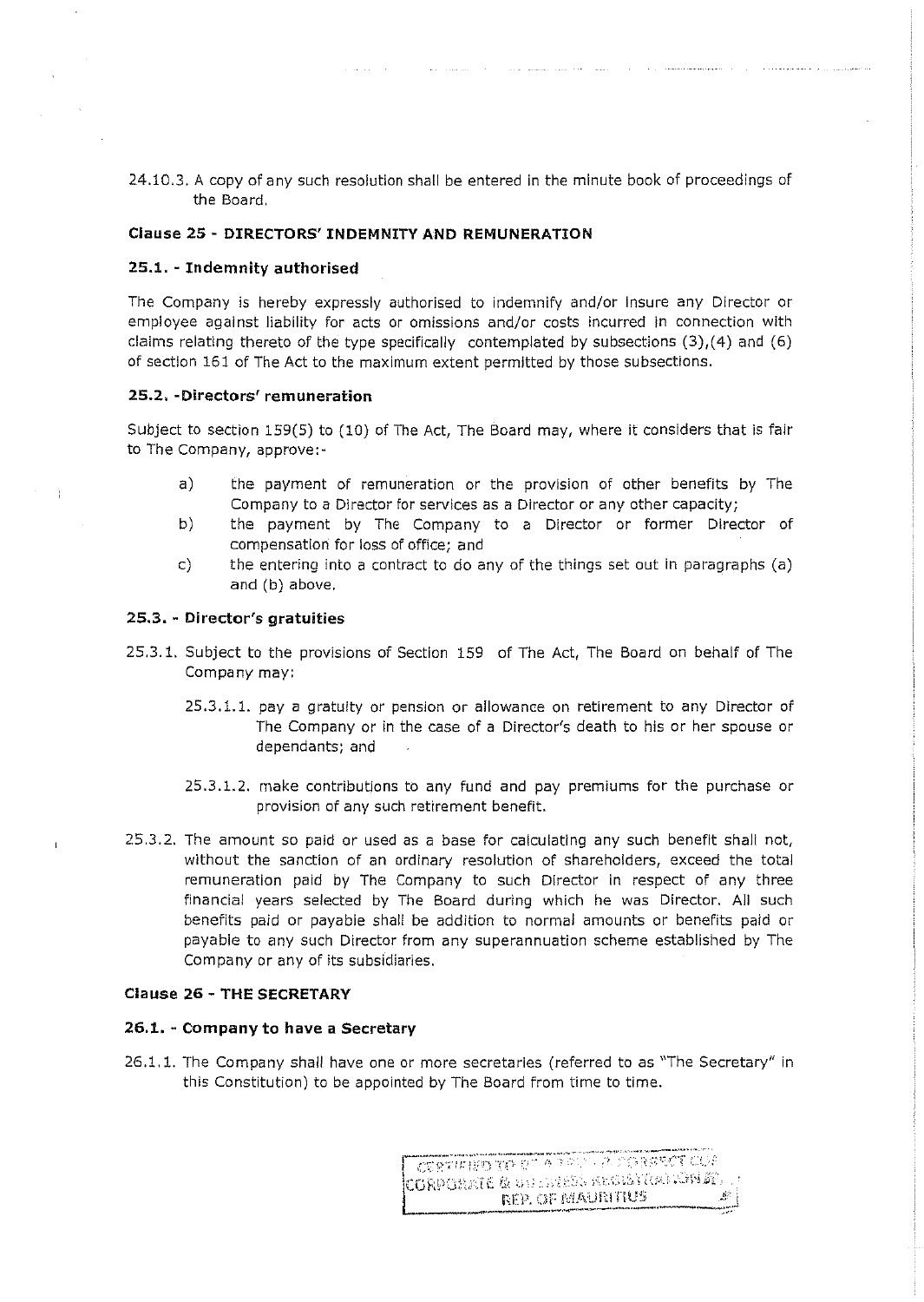26.1:2. The Secretary shall also be as of right the Secretary of The Board.

## **26.2. -Qualifications**

No person shall be appointed as Secretary of The Company unless:-

- a) he is a natural person of full age and capacity ordinarily resident in Mauritius; and
- b) he holds the necessary qualifications specified under Section 165 of the Act; or
- c) in the case of a firm or corporation, approval has first been obtained from the Registrar for such firm or corporation to act as Secretary of The Company or of companies in general, in terms of the provisions of Sections 164 of the Act

## **26.3. - Vacancy**

- 26. 3.1.- The office of The Secretary shall not be left vacant for rnore than three consecutive months at any time.
- 26.3.2. If the office of The Secretary is vacant for more than three consecutive months, anything required or authorised to be done by or in relation to a Secretary may be done by any officer of The Company authorised generally or specifically for the purpose by The Board.

## **26.4. - Removal from office**

The Board may, subject to the provisions of Sections 167 of The Act, remove The Secretary from office.

## **Clause 27· SEAL**

a series and the

#### **27.1.- Company to have a seal**

The Company shall have a seal which shall be deposited at the office of The Company and shall be affixed to any document only by the authority of a resolution of The Board or of a committee of Directors, authorised by The Board on that behalf. Every instrument to which the seal of The Company is so affixed shall be signed in such manner as The Board may from time to time determine for that purpose.

#### **27.2.- Instrument to be binding**

Every instrument to which the seal of The Company is so affixed and which is so signed shall be binding on The Company.

## **Clause 28 - AUTHENTICATION OF DEEDS AND DOCUMENTS**

 $\langle \mu \mu \rangle$  ,  $\mu \equiv \langle \mu \mu \rangle$  ,  $\mu$ 

(a) All deeds, acts and documents executed on behalf of The Company shall be in such form and contain such powers, provisos, conditions, covenants, clauses and agreements as The Board shall think fit, and shall be signed by such person or persons as The Board may from time to time appoint.

> CERTIFIED TO BE A TRUE & CORRECT COLY CORPORATE & BUSINESS ARGISTRATION DEP REP. OF MAURITIUS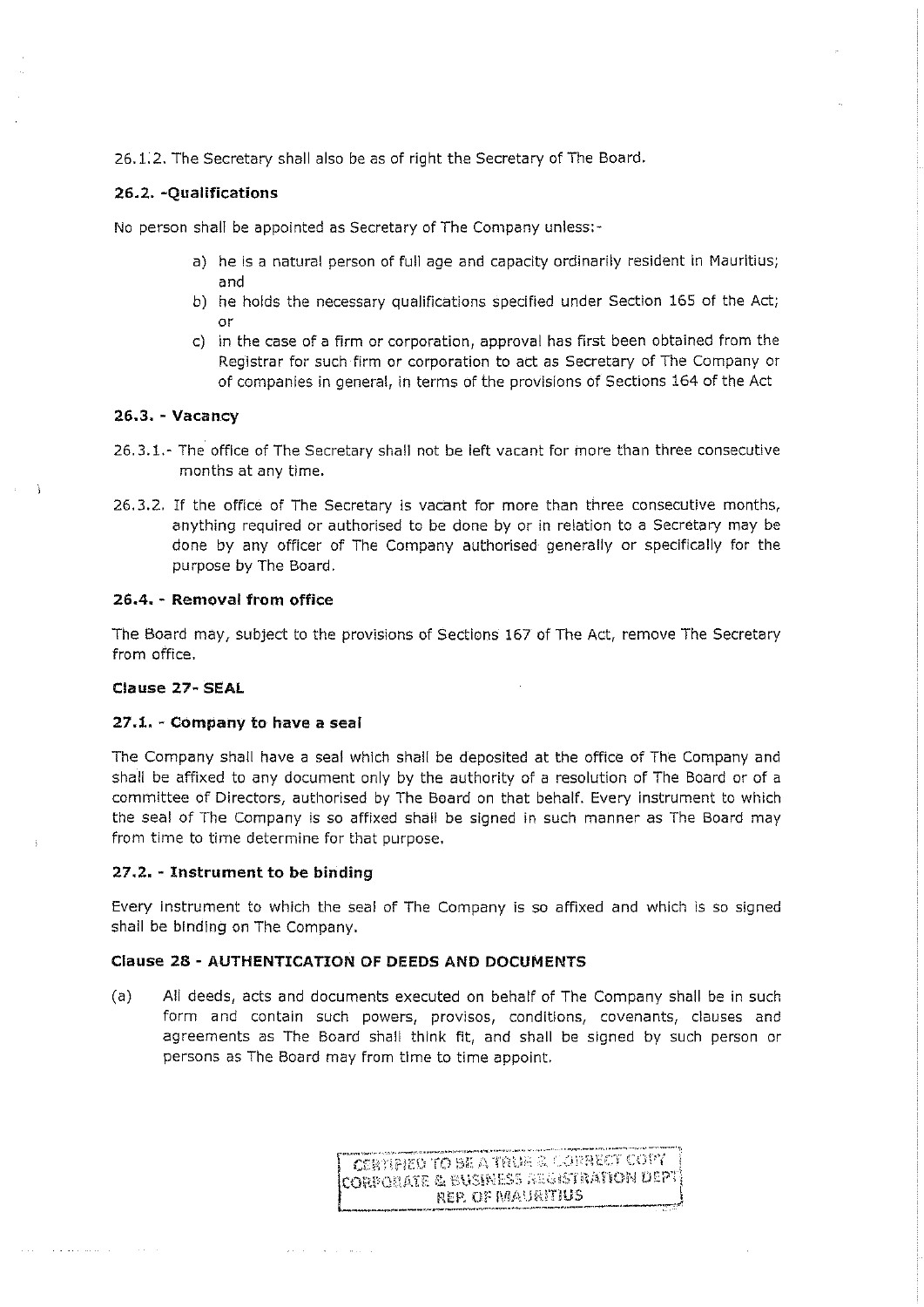(b) All bills of exchange, promissory notes or other negotiable instruments shall be accepted, made, drawn or endorsed for and on behalf of The Company and all cheques or orders for payment shall be signed by such person or persons as The Board may from time to time appoint.

## **Clause .29- ACTIONS AND PROCEEDINGS**

The Company may sue and be sued in its corporate name acting by and through The Chief Executive Officer and a Manager or by two managers provided that the power to sue shall only be exercised by the above-named after they have been duly authorised thereto in writing by The Board and service of all summonses, process notices and the like shall be valid and effectual if served at the registered office of The Company.

#### **Clause 30- COMPANY RECORDS**

The Company shall keep at its registered office the following records-

- a) this Constitution;
- b) minutes of all meetings and resolutions of shareholders for the last seven **Years;**
- c) an interests register;
- d) minutes of all meetings and resolutions of the Board and Directors' committees for the last seven Years;
- e) certificates given by Directors under The Act for the last seven Years,
- f) the full names and addresses of the current Directors;
- g) copies of all written communications to all shareholders or all holders of the same class of shares during the last seven Years, including annual reports;
- h) copies of all financial statements for the last seven completed accounting periods of The Company;
- I) the accounting records required by Section 193 of The Act for the current accounting period and for the last seven completed accounting periods of The Company;
- j) the share register required to be kept under Clause 5.4 of this constitution;
- k) the copies of instruments creating or evidencing charges required to be registered under Section 127 of The Act; and
- I) such other records as may be required to be kept under the Banking Act.

CERTIFIED TO BE A TRUE & CORRECT COPY CERTIFIED TO BE A TRUS & CONTEATION DEPT REP. OF WARRITIUS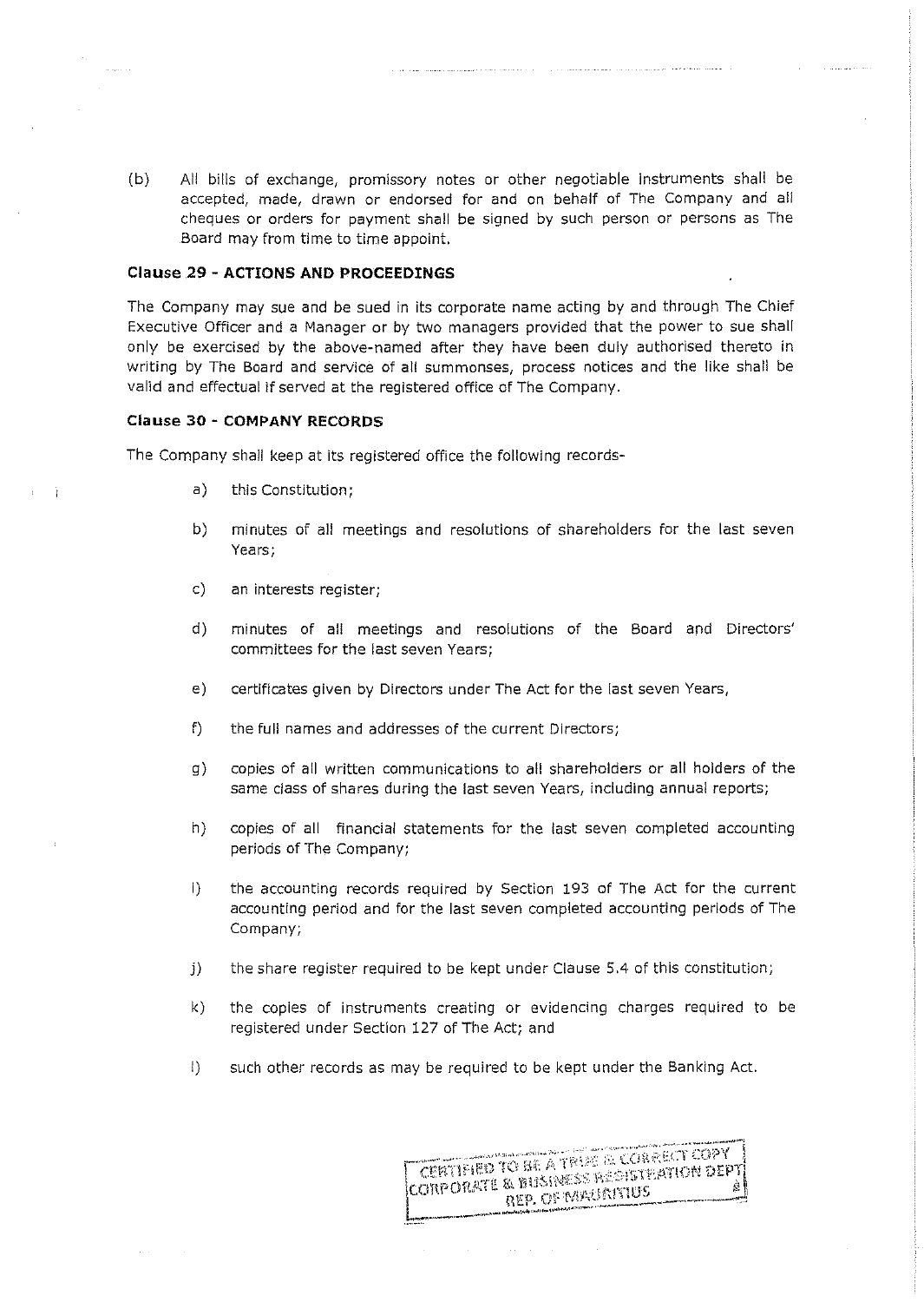The abovementioned company records may be kept at the principal office of The Company or such other place as may be approved by the Bank of Mauritius. However, when The Company changes the location of the said records, the Registrar of companies shall be notified of the place at which the records are kept within fourteen days of the date of change.

#### **Clause 31 - NOTICES**

#### **31.1.- Service**

A notice may be served by The Company upon any Director or shareholder either personally or by posting it by fast post in a prepaid envelope or package addressed to such Director or shareholder at such person's last known address.

## **31.2. -Time of service**

A notice shall be deemed to have been served at the expiration of seven days after the envelope containing the same was duly posted.

## **31.3.- Proof of service**

In proving service it shall be sufficient to prove that the envelope containing the notice was properly addressed and posted with all the attached postal charges paid.

#### **31.4. - Service on joint holders**

A notice may be given by The Company to the joint holders of a share by giving the notice to the joint holder first named in the share register in respect of the share.

#### **31.5.- Service on representatives**

A notice may be given by The Company to the person or persons entitled to a share in consequence of the death or bankruptcy of a shareholder by addressing it to such person or persons by name or by title or by any appropriate description, at the address, if any, within Mauritius supplied for the purpose by the person or persons claiming to be so entitled, or (until such an address has been so supplied) by giving the notice in any manner in which the same might have been given if the death or bankruptcy had not occurred.

## **Clause 32- LIQUIDATION**

#### **32.1.- Distribution of surplus assets**

Subject to the terms of issue of any shares in The Company, and clause 32.2, upon the liquidation of The Company the assets, if any, remaining after payment of the debts and liabilities of The Company and costs of winding-up ("the surplus assets") shall be distributed among the shareholders in proportion to their shareholding provided however that the holders of shares not fully paid up shall only receive a proportionate share of their entitlement being an amount which is in proportion to the amount paid to The Company in respect of the shares either under this Constitution of The Company or pursuant to terms of issue of the shares.

> CENTIFIED TO BE A TREE & CORRECT COPY  $\tilde{\mathfrak{so}}$ rpane & Guerves registration dept $\tilde{\mathfrak{g}}$ 一封窑的 口手 经风险营养转换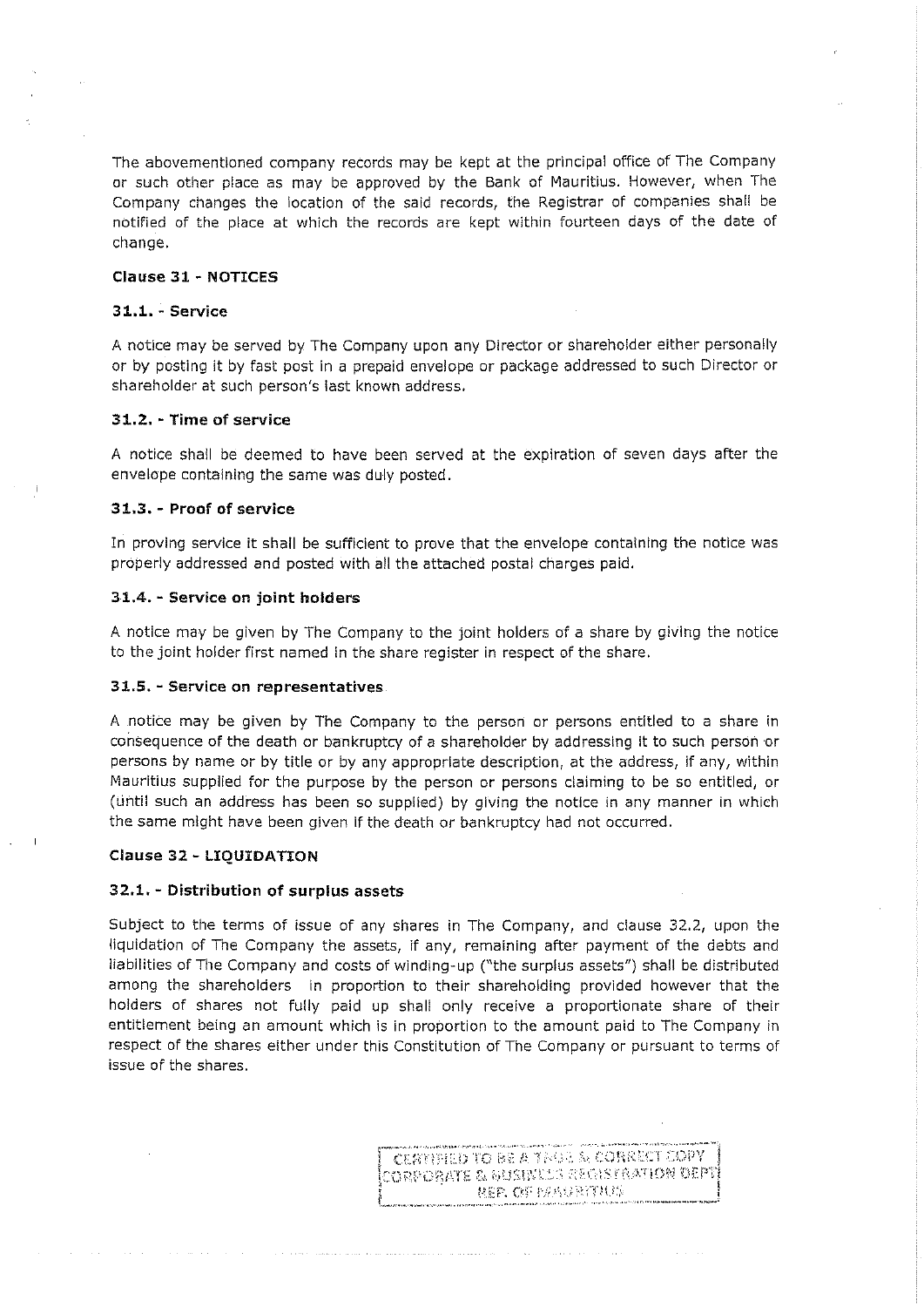## **32.2. • Distribution In specie**

Upon liquidation of The Company, the liquidator, with the sanction of an ordinary resolution of shareholders and any other sanction by Law, may divide amongst, the shareholders in kind the whole or any part of the assets of The Company ( whether they consist of property of the same kind or not) and may for that purpose set such value as the liquidator deems fair upon any property to be divided as aforesaid and may determine how the division shall be carried out as between the shareholders or different classes of shareholders.

The liquidator may, with a like sanction, vest the whole or any part of any such assets in trustees upon such trusts for the benefit of the shareholders as the liquidator thinks fit, but so that no shareholder shall be compelled to accept any shares or other securities whereon there is any liability.

## **Clause 33- REMOVAL FROM THE MAURITIUS REGISTER**

and the state and

In the event:

- (a) The Company has ceased to carry on business, has discharged in full its liabilities to all its known creditors, and has distributed its surplus assets in accordance with this Constitution and The Act or the Banking Act; or
- (b) The Company has no surplus assets after paying its debts in full or in part, and no creditor has applied to the Court under Section 312 of the Act for an order putting The Company into liquidation;

The Board may in the prescribed form request the Register to remove The Company from the Register.

> **CENTO AND BE A TANK & CORRECT COPY** CENTORE & BUSINESS REGISTRATION OCPT REP. OF MAURITUS